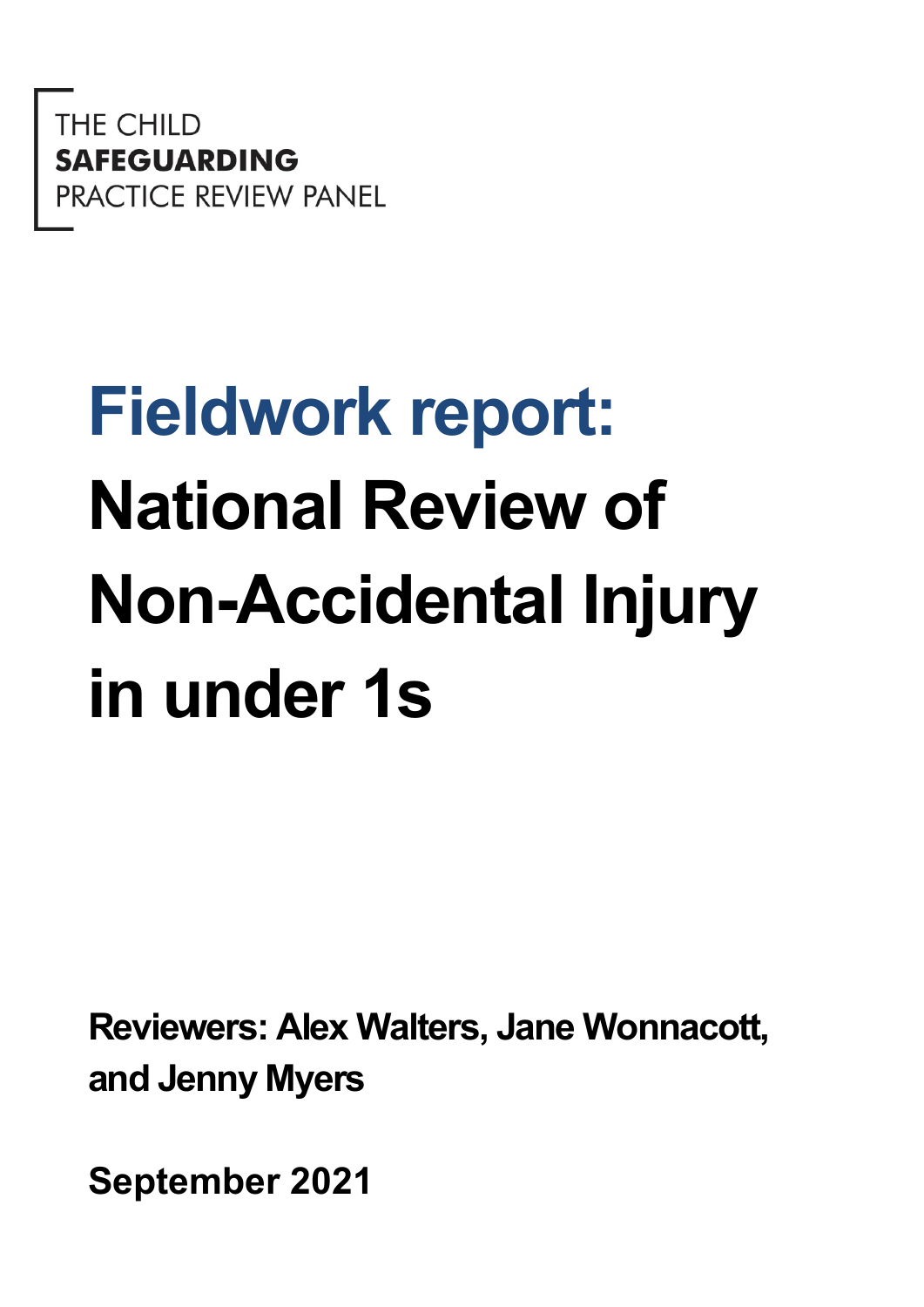# **Contents**

| Table of figures                                                 | 4              |
|------------------------------------------------------------------|----------------|
| Background, scope and methodology                                |                |
| Background and scope of analysis                                 | 5              |
| Fieldwork and methodology                                        | 5              |
| Practitioner and statutory partner engagement                    | 6              |
| Family engagement                                                | $\overline{7}$ |
| Headline data                                                    | 8              |
| Harm and male's relationship to child                            | 8              |
| Gender, ethnicity and age                                        | 9              |
| Agency involvement, criminal proceedings and care proceedings    | 10             |
| Features of parents                                              | 11             |
| Findings                                                         | 13             |
| Universal findings                                               | 13             |
| <b>Early Help</b>                                                | 13             |
| <b>Children in Need</b>                                          | 13             |
| <b>Child Protection</b>                                          | 14             |
| <b>Themes</b>                                                    | 15             |
| Information sharing to assess/manage risk presented by men       | 15             |
| Access to universal services                                     | 16             |
| Domestic abuse                                                   | 16             |
| Adult mental health                                              | 17             |
| Policies and procedures                                          | 18             |
| Invisible/non-engaged fathers                                    | 18             |
| Additional features of cases found in the cohort                 | 20             |
| Impact of COVID-19, cultural competence and strategic leadership | 21             |
| Impact of COVID-19                                               | 21             |
| <b>Cultural competence</b>                                       | 21             |
| Strategic leadership                                             | 22             |
| Conclusion and recommendations                                   | 23             |
| Strategic leadership                                             | 23             |
| Domestic abuse                                                   | 23             |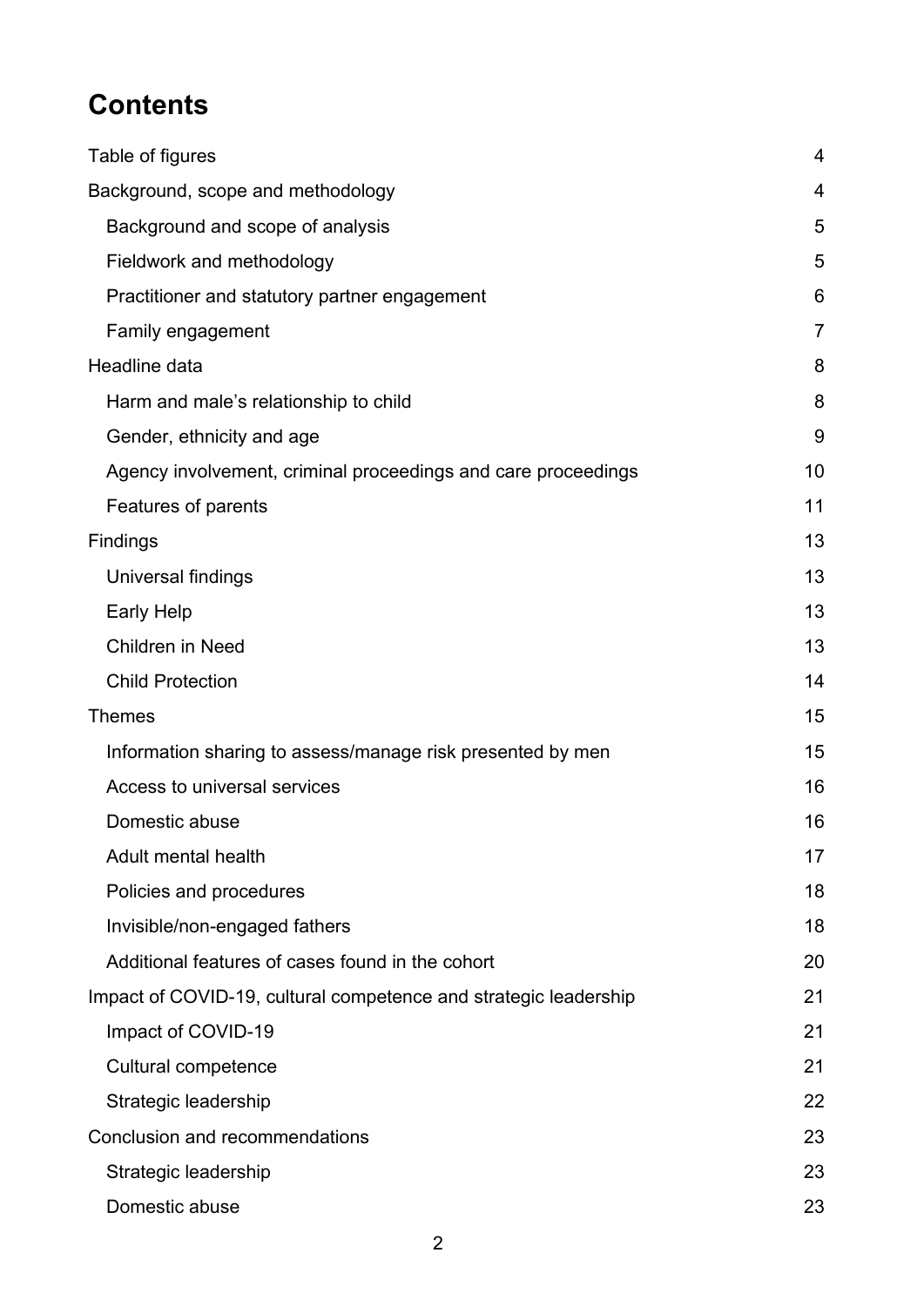[Adult mental health](#page-23-0) 24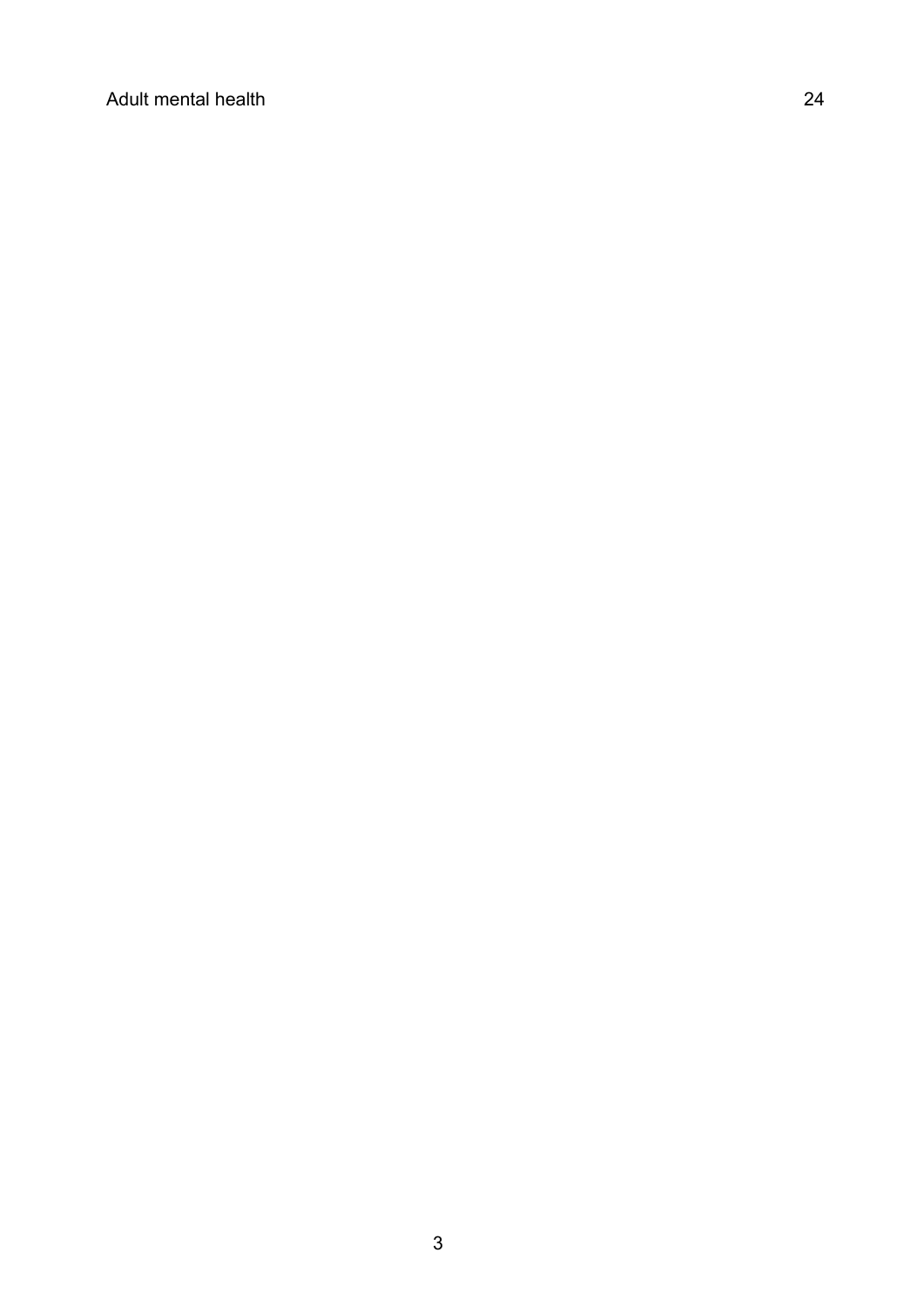# <span id="page-3-0"></span>**Table of figures**

<span id="page-3-1"></span>[Figure 1: Pie chart depicting the number of babies in the study who died or were](#page-7-2)  [seriously harmed](#page-7-2) 8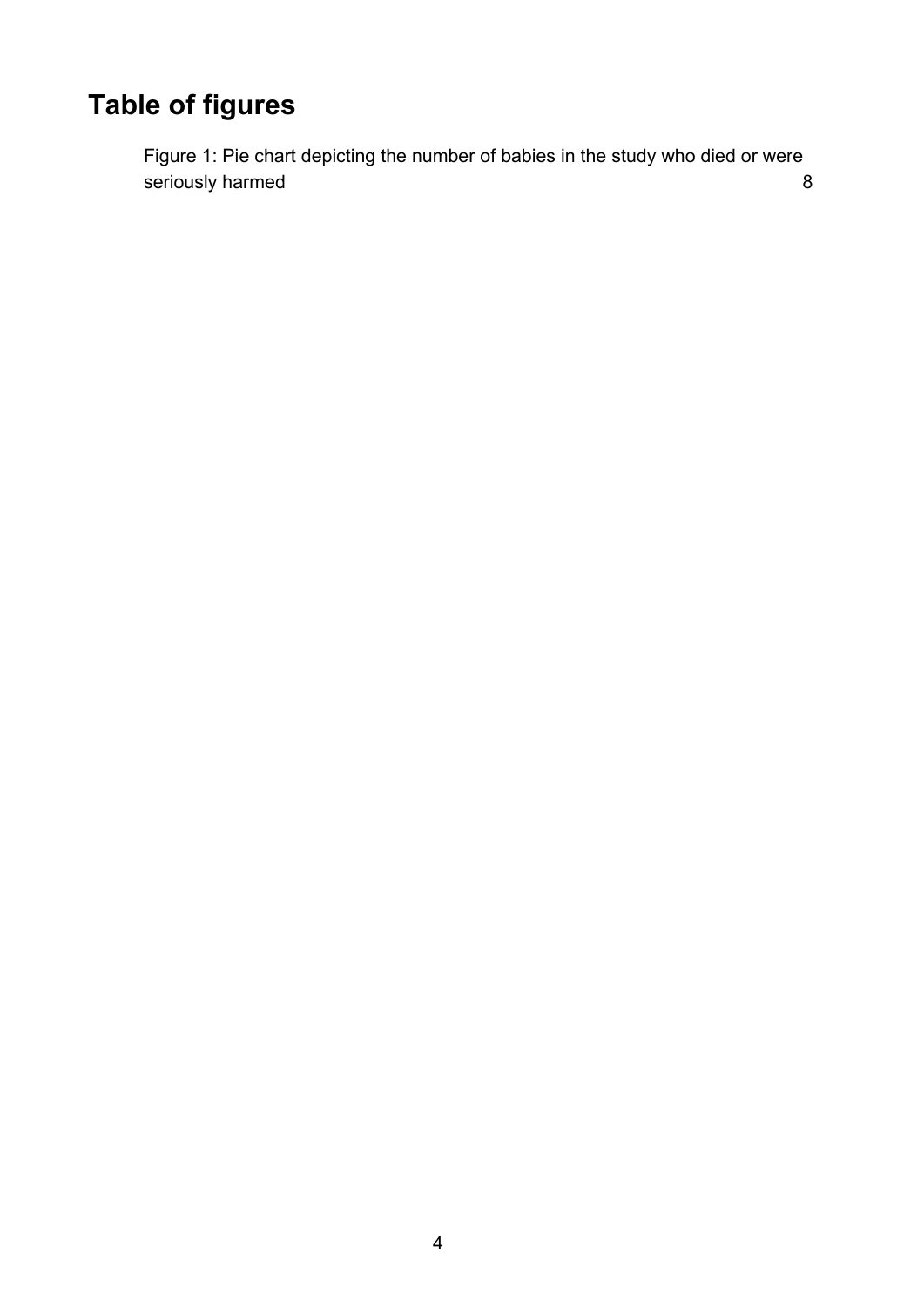## **Background, scope and methodology**

#### <span id="page-4-0"></span>**Background and scope of analysis**

- 1. In March 2020, the national Child Safeguarding Practice Review Panel published their annual report for 2018-19, which included commitments for future work and learning priorities. The Panel's report stated: "We have been profoundly disturbed by the number of serious incidents involving the non-accidental injury of babies, often resulting in their death or life-long impairment. 27% of serious incidents notified and for which we have a rapid review, involved the non-accidental injury of a baby under 12 months old".
- 2. As a result, in April 2020 the Panel commissioned a national review of nonaccidental injury in under 1s. This review included all serious incident notifications and rapid reviews received since June 2018 of cases that met the criteria.

#### **Review questions**

Looking at cases of non-accidental injury (NAI) in infants under the age of 1 how well does the safeguarding system understand the role of the father/male carer?

How can the safeguarding system be more effective at engaging, assessing and planning for and with men in the protection of children (or those for whom they have a parenting responsibility)?

3. This is the 3rd national review commissioned by the national Child Safeguarding Practice Review Panel. One aspect of the methodology included the fieldwork analysis of cases notified to the Panel, which included undertaking deep dives into a sample of cases to identify themes and potential learning for the system arising from these cases. This report sets out the findings from this fieldwork.

#### <span id="page-4-1"></span>**Fieldwork and methodology**

4. This review involved two Panel leads, a clinical psychologist and three reviewers from the national pool initially reviewing all rapid reviews notified to the Panel involving NAI in Under 1s over a two year period. Collectively, they identified an initial shortlist of 74 cases. These were further reviewed and resulted in a final shortlist of 23 cases in 19 local authority areas where it was felt there would be significant learning about the role of fathers/men. This further shortlisting process involved requests for further updates on the cases from safeguarding partners. The local authority areas in the final shortlist included County, Unitary,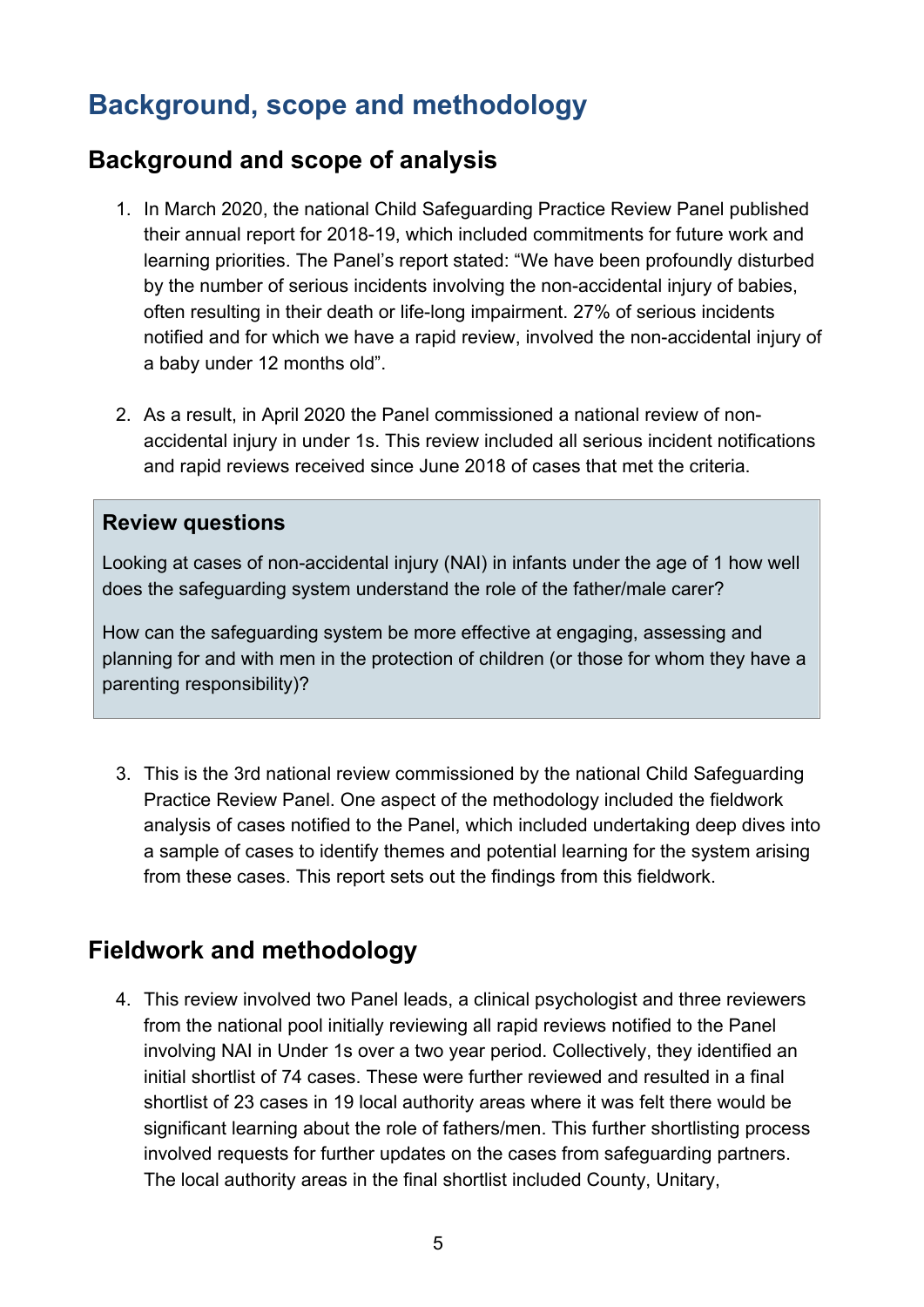Metropolitan and London boroughs and they were located in eight of the nine English regions.

- 5. In terms of approach, the three reviewers then allocated the cases between themselves and identified a dataset to capture initial key data. They then developed a further tool to capture and categorise this data from the rapid reviews which is reported in detail later in this report. They also wrote to each safeguarding partnership to set out the background and methodology of the review and requested this information be widely shared with partners and practitioners. In preparation for discussions with practitioners and statutory partners they developed two consistent agendas and designed a further template to categorise the key themes and learning.
- 6. The reviewers then contacted the safeguarding partnerships and had initial discussions to explain the process in more detail. This also included discussions on whether there might have been more recent cases that might best address the issue under review and some further negotiations resulted in the final cohort of 23 cases.

#### <span id="page-5-0"></span>**Practitioner and statutory partner engagement**

- 7. The reviewers developed two consistent agendas, and following negotiations with safeguarding partnerships, virtual meetings were set up with practitioners and strategic partners. This resulted in the engagement of 171 multi-agency practitioners who met with reviewers to discuss the learning from the cases locally and nationally. These practitioners included midwives, health visitors, nursery staff, children's centre staff, hospital neo natal unit staff, GPs, early help workers, children's social workers, police and adult mental health practitioners. In one case, due to ongoing concern around the impact of the case, practitioners were asked to submit their responses to the questions from the reviewer in writing.
- 8. In addition, virtual meetings were undertaken between the reviewers and 151 senior strategic partners chosen by and representing the statutory partners. These strategic partners were identified by the local areas and the virtual meetings were held in each of the 19 local areas. These meetings included Directors of Children's Services (DCSs) and Assistant Directors/Heads of Safeguarding from Local Authorities; Designated Nurses and Doctors and Safeguarding leads from CCGs/Health Trusts and Police Heads of Public Protection as well as Partnership Managers.
- 9. The reviewers were highly impressed with the commitment of practitioners and strategic partners to contribute to the review at a time of immense pressure on services. This indicates the importance of this topic to those working with children and families and a strong desire to learn and improve practice.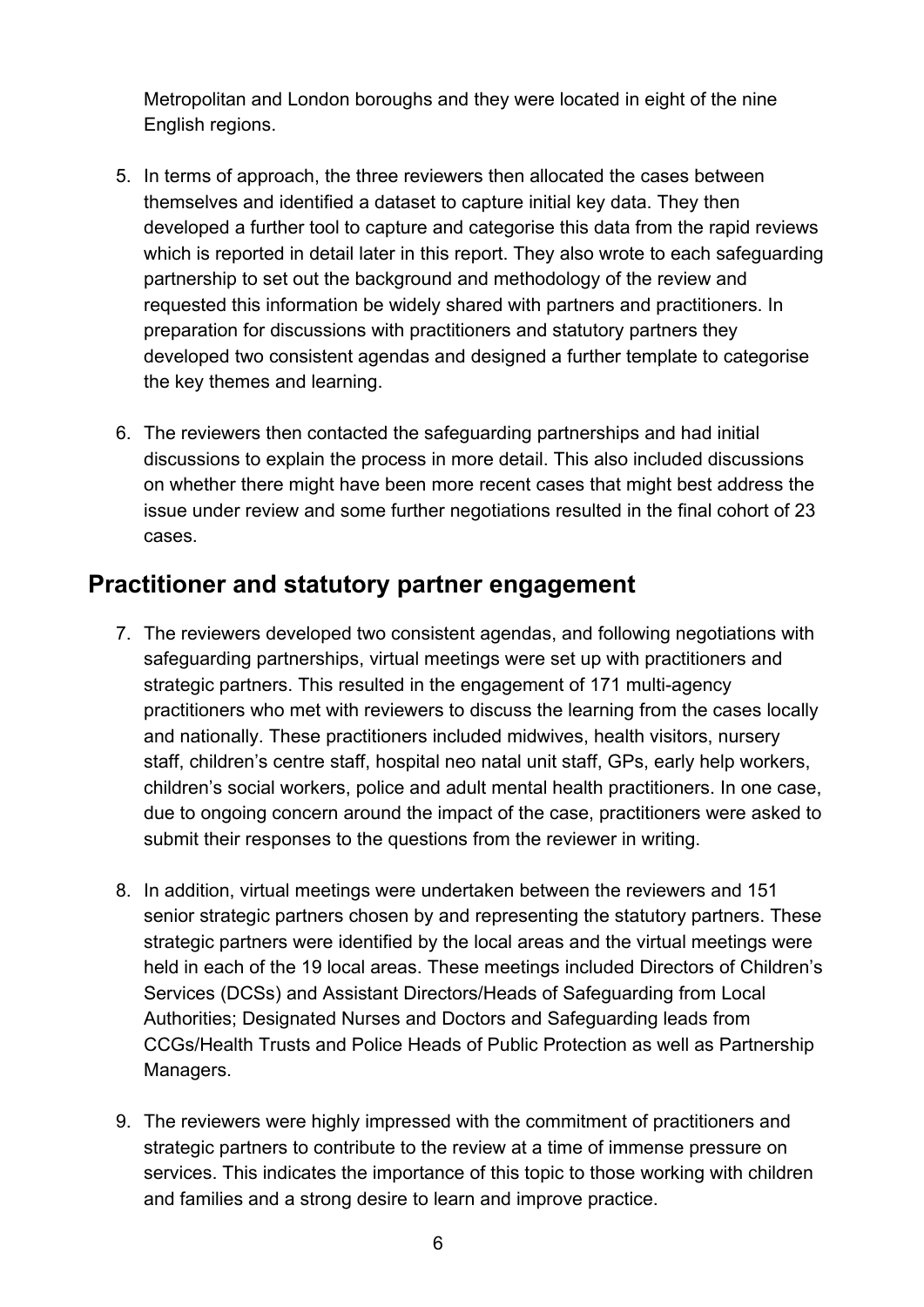10.Of the 23 cases in the cohort, 13 Serious Case Reviews (SCRs) /Local Child Safeguarding Practice Reviews (LCSPRs) had been undertaken/were being undertaken and the reviewers were able to read the draft reports and final reports. In addition, the reviewers had helpful conversations with a number of those independent reviewers to support their understanding and analysis. In one case the meeting with practitioners was done jointly by the SCR reviewer and the national reviewer to ensure a proportionate demand on practitioners.

#### <span id="page-6-0"></span>**Family engagement**

11.Disappointingly and despite significant efforts by reviewers and practitioners in the local areas, there was a low level of engagement with families. This was primarily due to ongoing criminal proceedings. The reviewers did challenge some police forces on their positions to not allow reviewer's contact with parents and this was successfully overturned in one case. In another case the police allowed contact with the parents even though both were charged with murder and awaiting trial. However, unfortunately even in these cases the parents refused contact. Additionally, many of the cases were subject to ongoing or concluding care proceedings on the child and/or their siblings. Practitioners approached parents sensitively but most felt unable to contribute to the review. Reviewers did however speak with one mother and one maternal grandmother. The national reviewers were able to obtain the voice of families through the SCR / LCSPR processes where the authors of those reviews had met with the parents/family.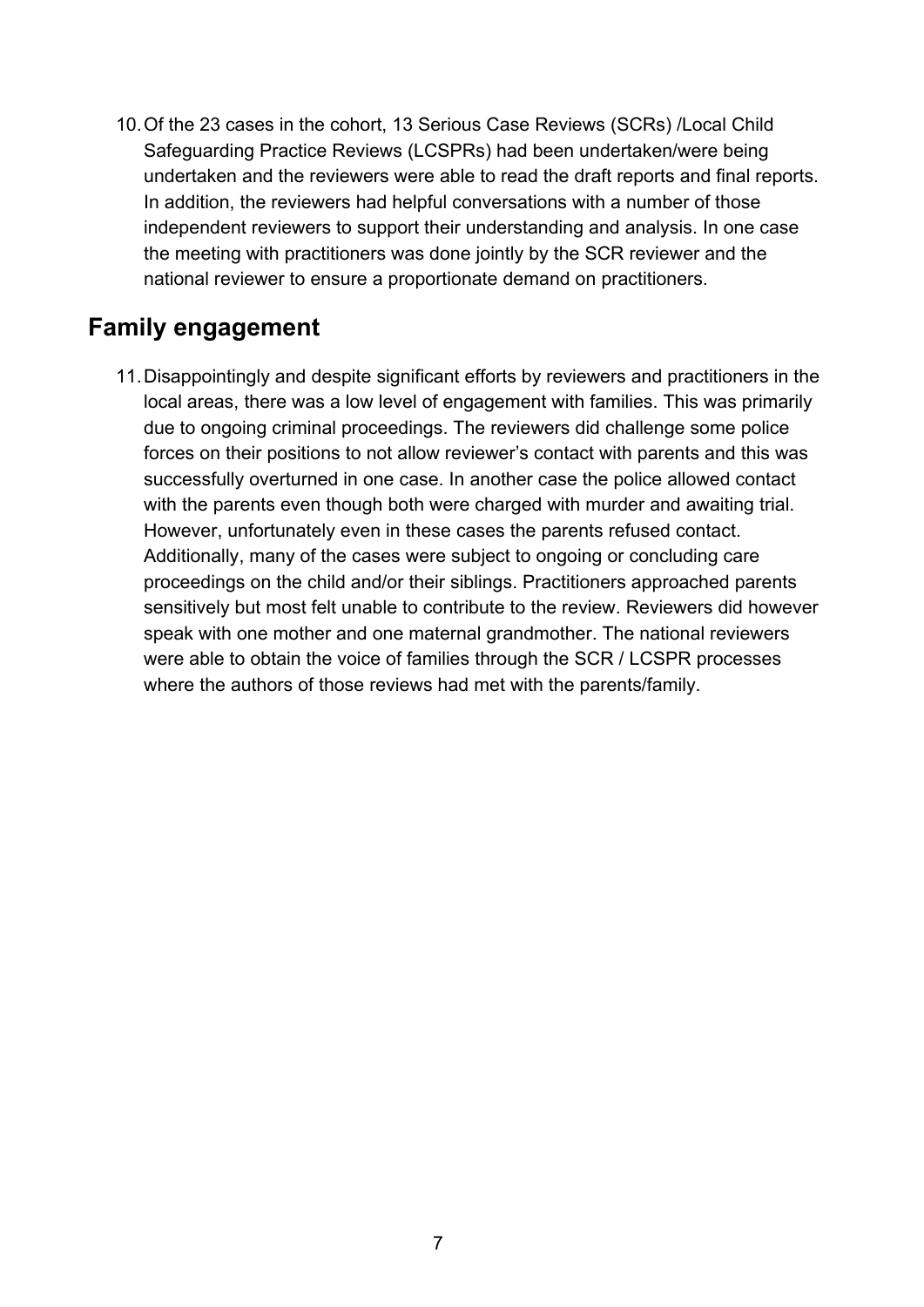## <span id="page-7-0"></span>**Headline data**

#### <span id="page-7-1"></span>**Harm and male's relationship to child**

- 1. In the cohort of 23 babies, 19 were seriously harmed and 4 died. Of the 4 babies who died, 4 suffered head injuries/trauma and in 3 cases they were found to have suffered additional fractures. In 1 of the cases, the death was thought to have been caused by injuries from a one off incident and in the other 3 cases there was evidence of historical injuries indicating injuries suffered on more than one occasion.
- 2. Of the 19 babies that were seriously harmed, 5 babies suffered head injuries/trauma with additional fractures; 3 babies suffered head injuries/trauma; 3 babies suffered fractures and bruising; 6 suffered fractures and 2 suffered from ruptured frenulum's.
- 3. Of the 19 babies who suffered serious harm, 5 babies were thought to have been injured as a one off incident; 10 babies suffered injuries on more than one occasion and in 4 of the cases it was not known.
- 4. Of the 19 babies who were seriously harmed, 5 babies are thought to be likely to suffer long term impairment, 9 babies were thought unlikely to suffer long term damage to their development and for 5 babies the prognosis was not known.



5. In 22 cases the men in this cohort were birth fathers and 1 was mother's partner.

<span id="page-7-2"></span> Figure 1: Pie chart depicting the number of babies in the study who died or were seriously harmed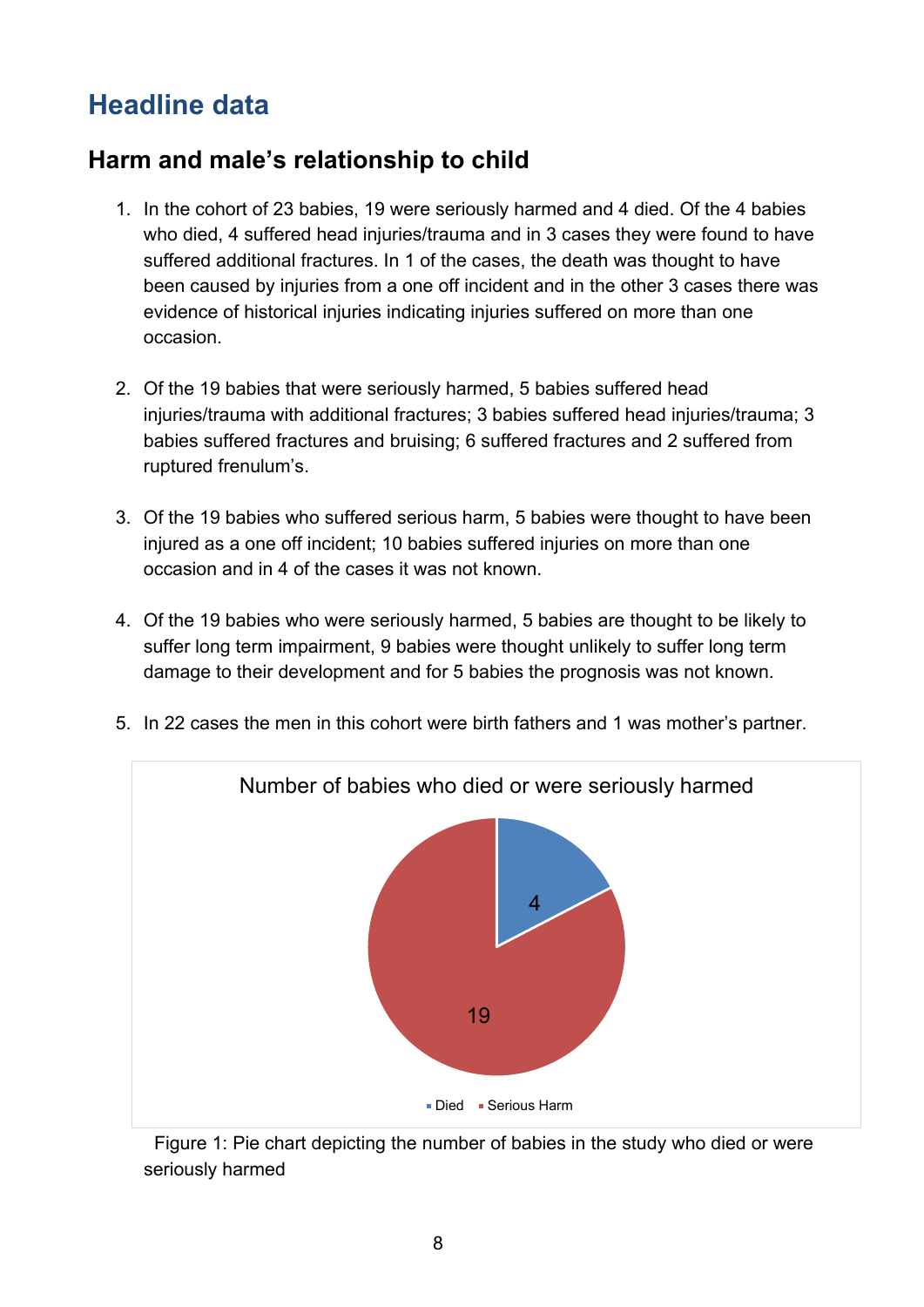#### <span id="page-8-0"></span>**Gender, ethnicity and age**

6. Of the babies, 15 were male and 8 were female. Therefore, there were nearly twice as many male babies compared to female babies, which chimes with findings in the Literature Review.



Figure 2: Bar chart depicting the gender of babies in the study who died or were seriously harmed

7. In terms of ethnicity, the majority were White British. 18 of the 23 babies were White British, 2 babies were White British/White European, 1 baby was Asian, 1 baby was Asian/Black Caribbean, and 1 baby was White British/Black Caribbean.



Figure 3: Bar chart depicting the ethnicity of babies in the study who died or were seriously harmed

8. It is perhaps significant to note that in 9 of the 23 cases the incidents of identified non accidental injury occurred around the age of 3 months. This was noted by practitioners to be an age where there can be peak crying levels by infants.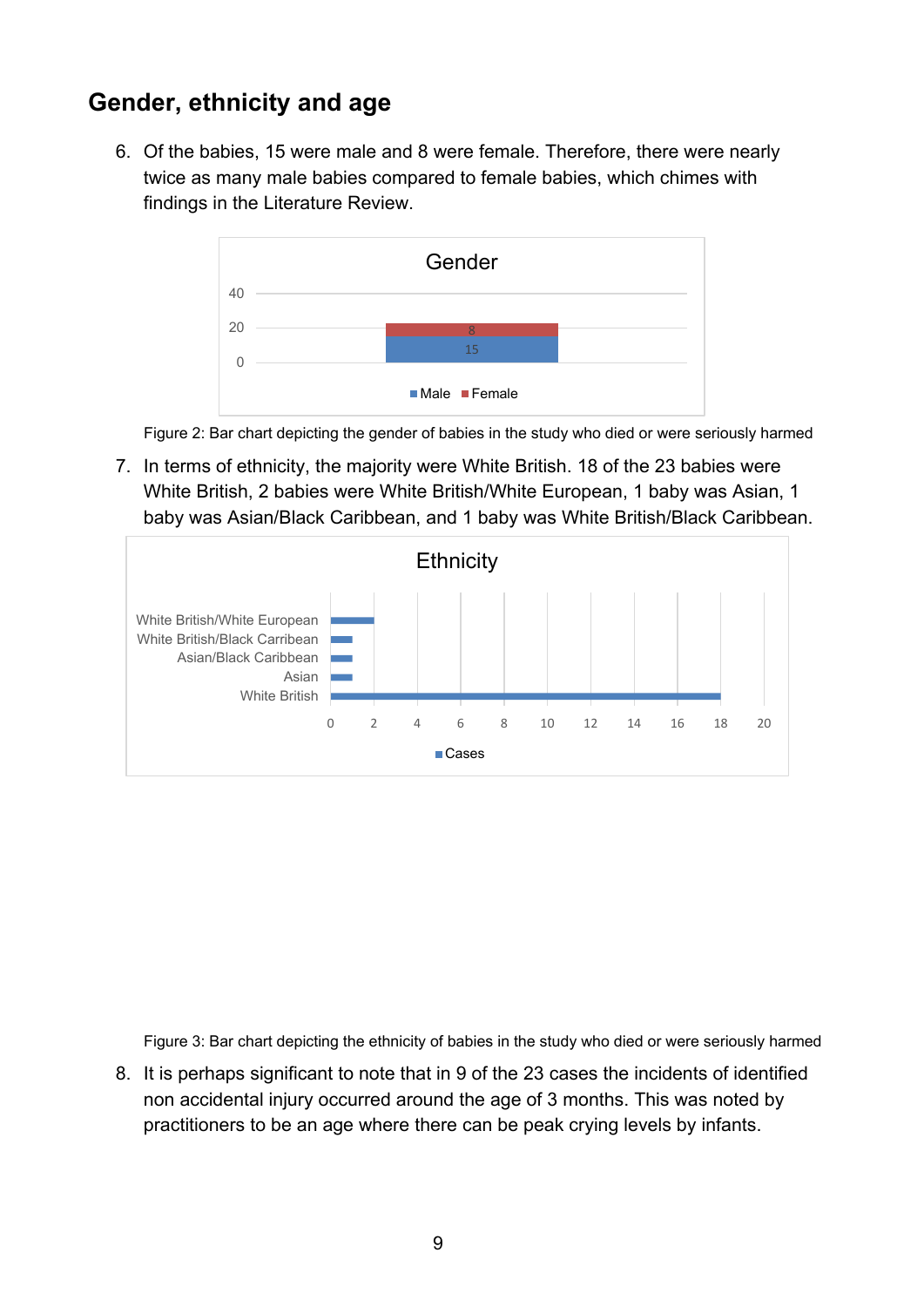

Figure 4: Bar chart depicting the age of babies in the study who died or were seriously harmed

#### <span id="page-9-0"></span>**Agency involvement, criminal proceedings and care proceedings**

9. In the cohort of 23 cases at the point of the safeguarding incidents, 14 families were only known to Universal services, 3 families were known to Early Help services, 2 families were subject to a Child in Need Plan and 4 families were subject to Child Protection Plans.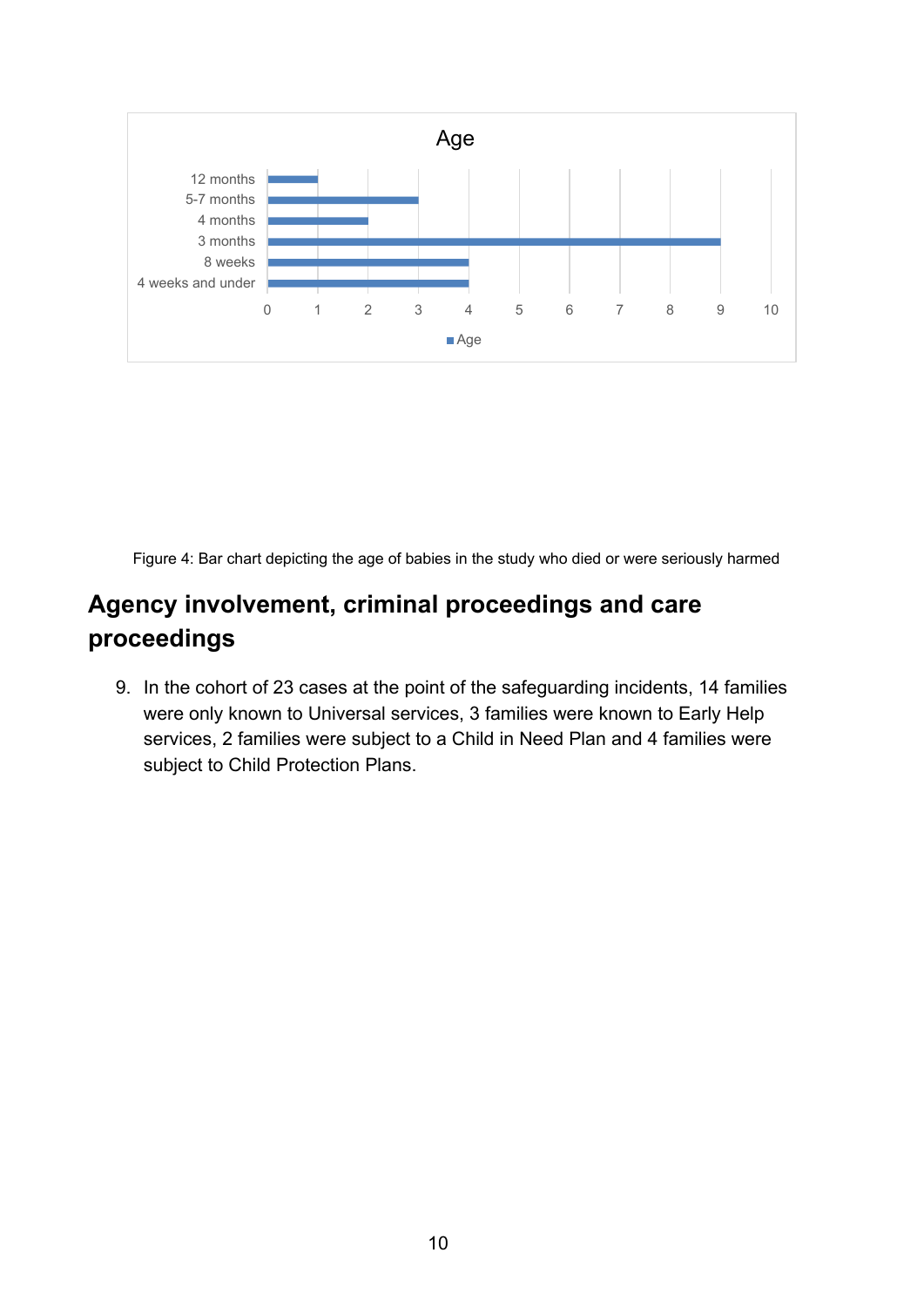

Figure 5: Pie chart depicting the status of the case in relation to agency involvement at the point of injury.

10.In criminal proceedings which followed after the incident, there were:

- 4 cases where father was the convicted perpetrator
- 4 cases where trials were ongoing. In 3 of the cases both parents were charged with the murder
- 8 cases where criminal proceedings were ongoing/awaiting CPS decision
- 7 cases where no charges had been brought against any individual.

11.In care proceedings which followed after the incident, there were:

- 5 cases where there were "Findings of Fact" against the father
- 4 cases against both the father and mother

#### <span id="page-10-0"></span>**Features of parents**

- 12.In relation to the cohort of 23 cases, 10 cases involved issues of current domestic abuse involving current partners and 10 involved historical domestic abuse.
- 13.Additionally, 19 of the cases involved the mental health of either/both parents. This included histories of anxiety and depression, ADHD and anger management.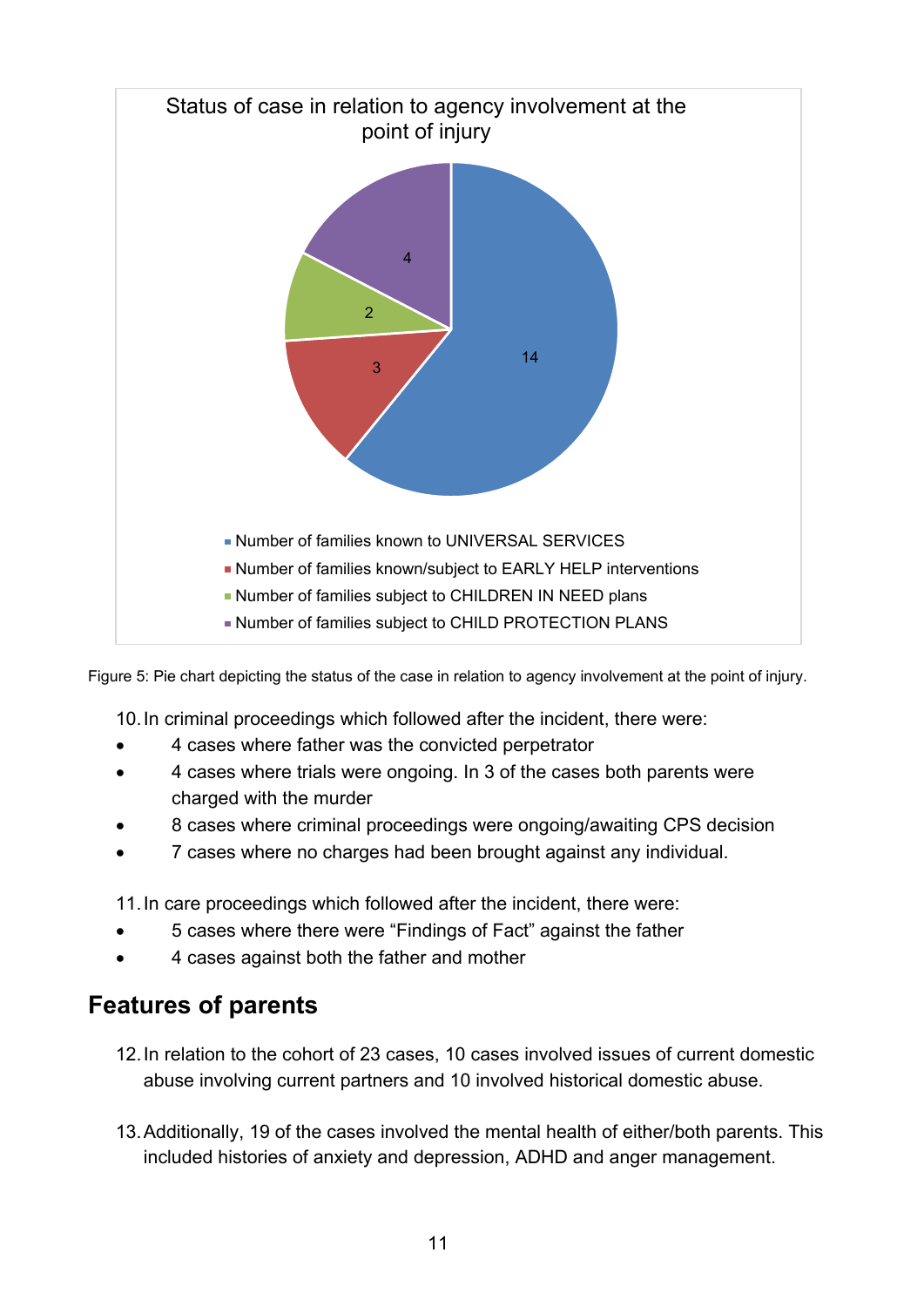14.4 cases involved parents where one/both were care leavers.

15.9 cases involved cases where either/both parents were under 22 years old.



16.9 cases involved fathers who had criminal convictions.

Figure 6: Bar chart depicting the features of parents for each case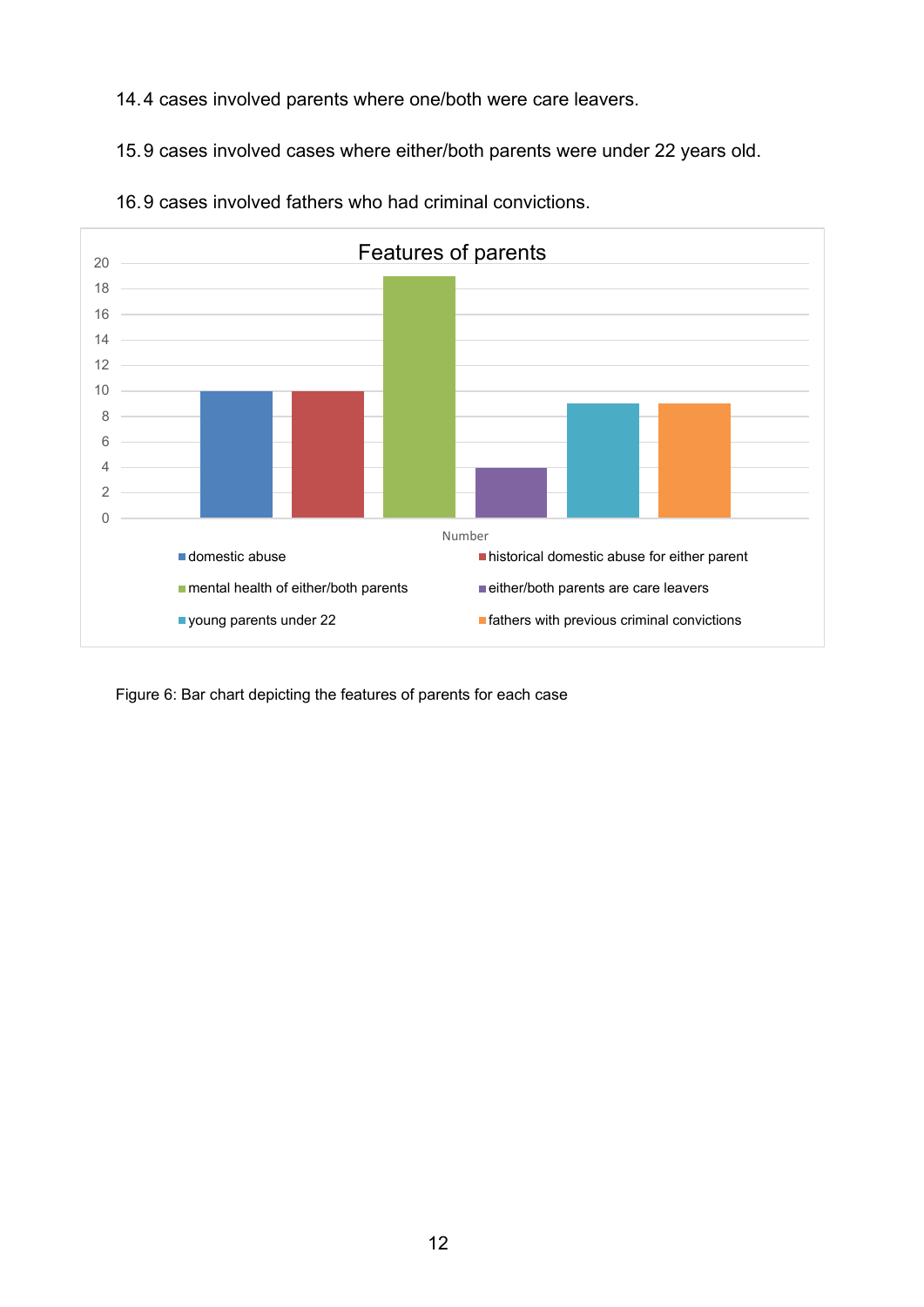## <span id="page-12-0"></span>**Findings**

## <span id="page-12-1"></span>**Universal findings**

- 1. Our overwhelming primary finding was that parenting is still viewed as the mother's role and responsibility by society and the services which support families through pregnancy and the first year of life. It was clear that overall antenatal and postnatal services are not commissioned for men or delivered to fathers/male carers.
- 2. As a result, fathers/male carers are not able to access the information/advice /guidance provided to mothers around the fragility of babies, the impact of young babies within the family and the needs of infants.
- 3. There was frequent concern raised by local areas over the capacity and unrealistic expectations experienced by midwives and health visitors to deliver health care and assess support/risk of men within families. In addition, many Family Nurse Partnership arrangements, whose remit is to work intensely with young families needing additional support have been decommissioned. They were only evident in 4 of the 19 areas in the cohort and were felt to be a significant loss in the support and identification of risk with young families who constituted 39% of the cohort.

## <span id="page-12-2"></span>**Early Help**

- 4. There was evidence that the step-down process from Children in Need (CIN) to Early Help is still not clear to practitioners/families. As a result, arrangements on how the case is to be managed under Early Help arrangements going forward were unclear, as was the identification of a key worker to coordinate the support plan. Often Early Help services are identified but there are no plans for how information will be shared or how progress will be monitored between agencies.
- 5. It was also evidenced that the issue of a parent's non engagement in any proposed "support programmes" in an Early Help plan was recognised as a barrier. However, it was frequently not considered or escalated as a potential risk factor.

#### <span id="page-12-3"></span>**Children in Need**

6. There was evidence that those families with CIN status, despite reaching the threshold for Children's Social Care services, are not provided with the same level of resource/priority both by Children's Social Care and by all agencies. Other key agencies are not required to be involved i.e., GPs, which impacts on the quality of information sharing and decision making.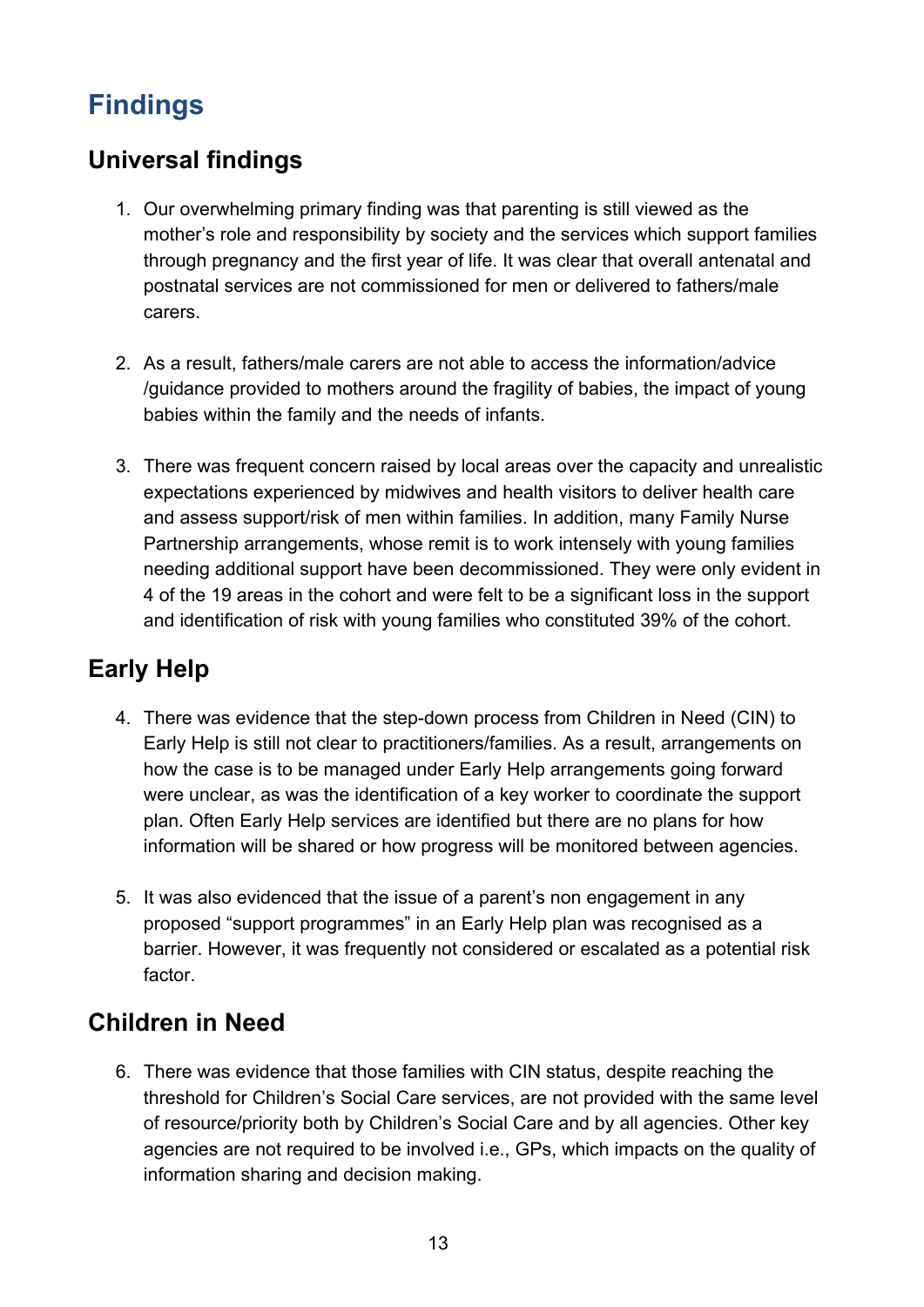- 7. There was evidence that there was acceptance by professionals that if parents don't comply with the identified support "programmes" in the CIN plan there is little opportunity to "require" this and if there is no further incident the case is frequently closed.
- 8. It was also clear that information sharing was even more challenging i.e., CIN children are not "flagged" on A&E or GP or health systems. Multi-agency CIN meetings are less embedded in practice and there was evidence of less commitment and less focus and challenge.

### <span id="page-13-0"></span>**Child Protection**

- 9. There was evidence that the system frequently doesn't succeed in engaging fathers in the Child Protection Conference /Core Group process- this may be due to the men's work commitments or the need to undertake childcare to let mothers attend meetings. However, their engagement is not proactively facilitated. There also may be a potential perception by men, particularly by BAME men, that these processes involve practitioners who do not reflect them i.e., the workforce is predominantly female and often white.
- 10.It was also evident that Child Protection processes still do not routinely request engagement of GPs or housing services who often hold key information about families. GPs and their ability to engage in Child Protection Conferences remains a concern. This issue has been addressed and innovative solutions found in some areas but was a frequent issue in the fieldwork and the negative impact on information sharing/risk assessment is significant as GPs frequently receive key information.
- 11.It is also worth reiterating that any child being subject to a Child Protection Plan is not a protective factor in its own right.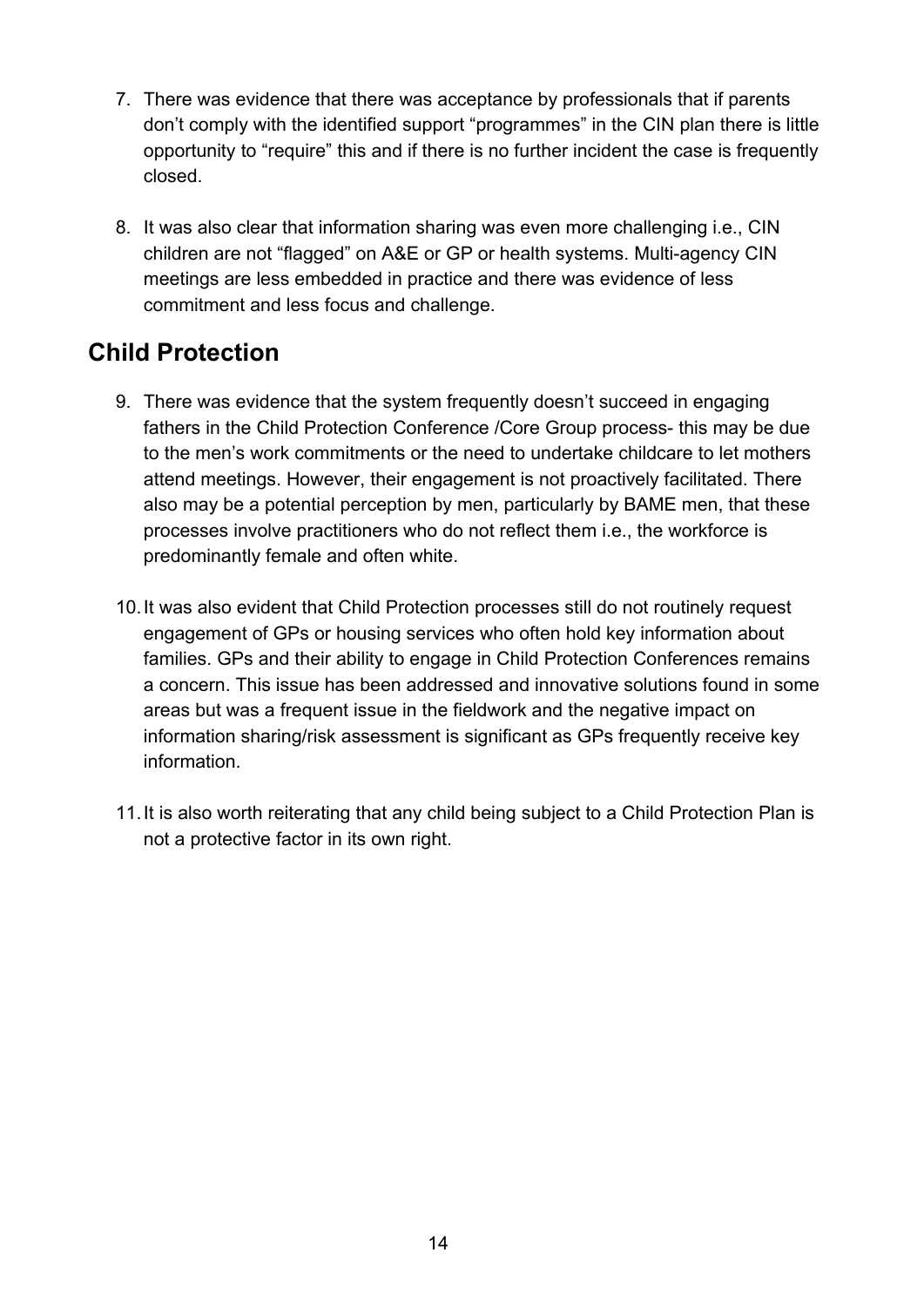## <span id="page-14-0"></span>**Themes**

#### <span id="page-14-1"></span>**Information sharing to assess/manage risk presented by men**

- 1. It became very clear that information sharing, particularly in health, was presenting a real barrier to safeguarding children. Midwives and health visitors are the key practitioners to identify the possible need for support and risk within families. However, they frequently do not physically see fathers/male carers as fathers do not routinely attend antenatal classes or are present at postnatal visits. These practitioners cannot access any information on fathers as they do not have shared IT systems with other health functions and significantly most GPs require the consent of fathers to release their medical records.
- 2. There was evidence that the various IT systems used by midwives/hospitals/health visitors/GPs do not link /align and they operate in isolation. This impacts on practitioners working within these key health functions being informed of concerns. It is important to note that GPs may not know about the pregnancy of mother at all as much antenatal care is midwifery led.
- 3. There was evidence throughout the fieldwork that the impact of GDPR has made information sharing below S.47 level (child protection investigations) less effective. GDPR was described as a major barrier to safeguarding children because it limits the ability to use pre-birth protocols and procedures to trigger assessments due to the information on risk not being easily available to universal practitioners.
- 4. The reviewers also noted that IT systems in Children's Social Care do not always link /cross reference the names of men who may have had involvement with more than one family. Previous concerns with children in other households can therefore be missed.
- 5. Additionally, the transfer of information between health /housing services is not automatic if fathers move across borders/local authority areas.
- 6. There was also evidence of inconsistency in Multi-Agency Safeguarding Hubs (MASH) (Children's social care and partners front door) responses. For example, information from another local authority requested by one MASH was not provided due to father's refusal to consent despite the child having been subject to care proceedings. If there is a routine referral from police due to an incident where a child is present, MASH is likely to have an initial triage process which may mean further checks are not undertaken. There was evidence in one case that had police checks been carried out in MASH these may have provided information on previous domestic abuse allegations against both parents. From discussions with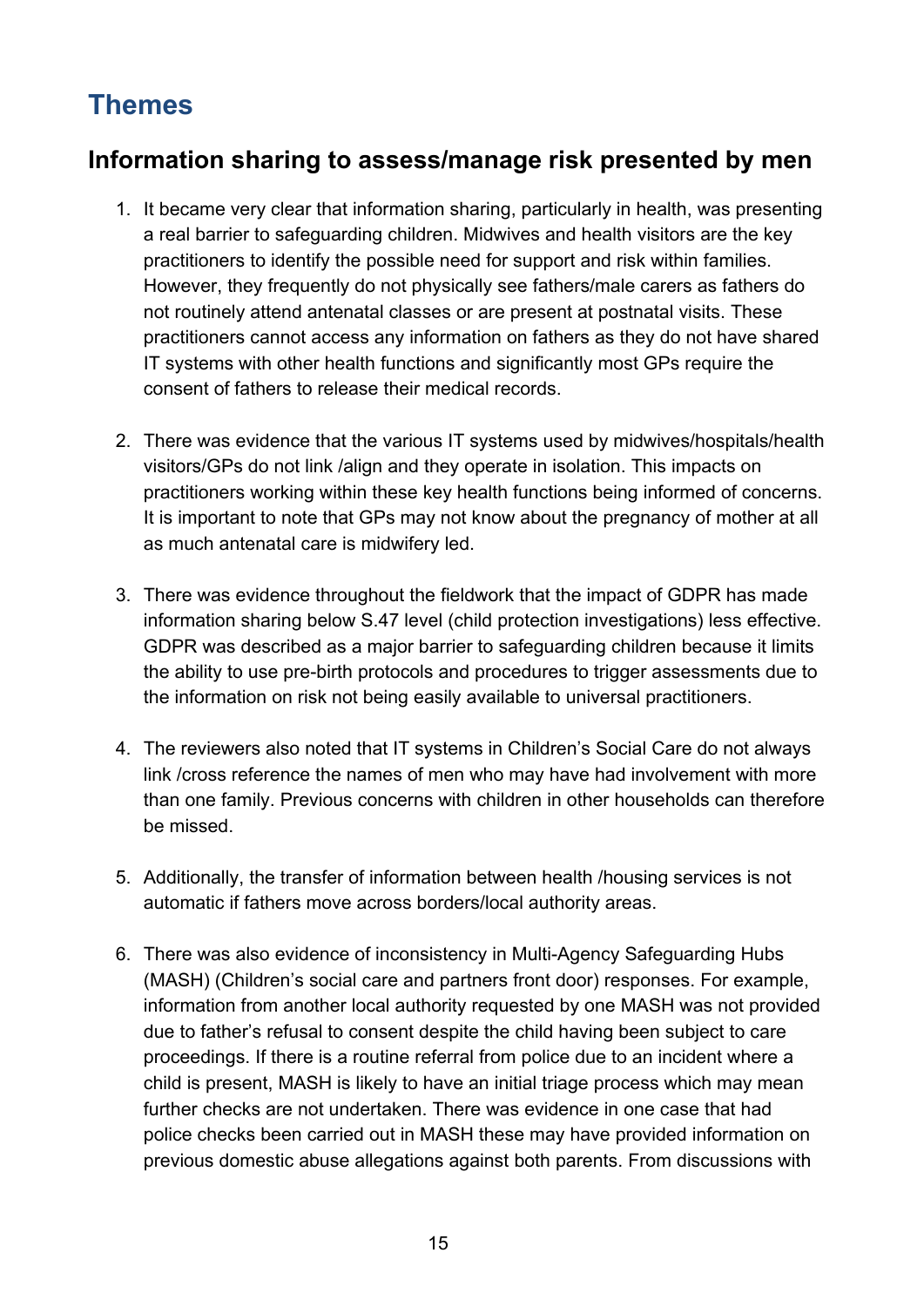practitioners, it appeared that thresholds to share information and to refer cases into MASH still appear unclear.

#### <span id="page-15-0"></span>**Access to universal services**

- 7. The overwhelming evidence from this cohort of cases is that antenatal services are not sufficiently flexible. They are rarely provided out of hours/weekends and not proactively offered to fathers. As a result, fathers/male carers are not provided with the information or education provided to mothers on the needs and impact of infants within families, awareness of the impact of crying and how to feed and handle babies safely.
- 8. It was also evident that the capacity of universal services has reduced over recent years. Health visitors have 5 mandated contacts only: pre-birth, new birth, 8-week check, 1 year check and 2.5-year check. The impact of this reduction is the lack of time to develop trusting relationships with mothers and this becomes even more unlikely with fathers as at least 2 of these checks are often done in a clinic setting.
- 9. The health visitor antenatal pre-birth home visit is a potentially crucial contact when there is an opportunity to assess the needs of the family before the birth, but this can be missed if information of the pregnancy is not shared in timely manner or if the baby is premature.

#### <span id="page-15-1"></span>**Domestic abuse**

- 10.Domestic abuse (DA) featured strongly in most of the cases in the fieldwork. They involved both current and historic DA and a small number of those engaging in abusive behaviour were women. Universal midwifery/health visiting ask "routine enquiry" questions on DA mandatorily to women. However, reviewers raised the issue of the effectiveness of this approach when there is limited capacity to develop trusting relationships with parents, when women frequently may not recognise their relationship as coercive/controlling and when males may be present/interpreters are used. No midwives/health visitors were able to provide examples of positive responses to this question.
- 11.In addition, there was evidence of a "postcode lottery" of DA programmes commissioned by Local Authorities/Children's Safeguarding Partnerships. Many of these programmes are spot purchased, and most programmes were not evaluated. Unless the baby is subject to a Child Protection Plan, there was frequently no follow up to ensure sustained engagement takes place or positive outcomes had been achieved. This clearly increases the risk to children.
- 12.It was apparent that Domestic Abuse Stalking and Harassment (DASH) assessments/other tools used by agencies to assess risk focus on risk to adults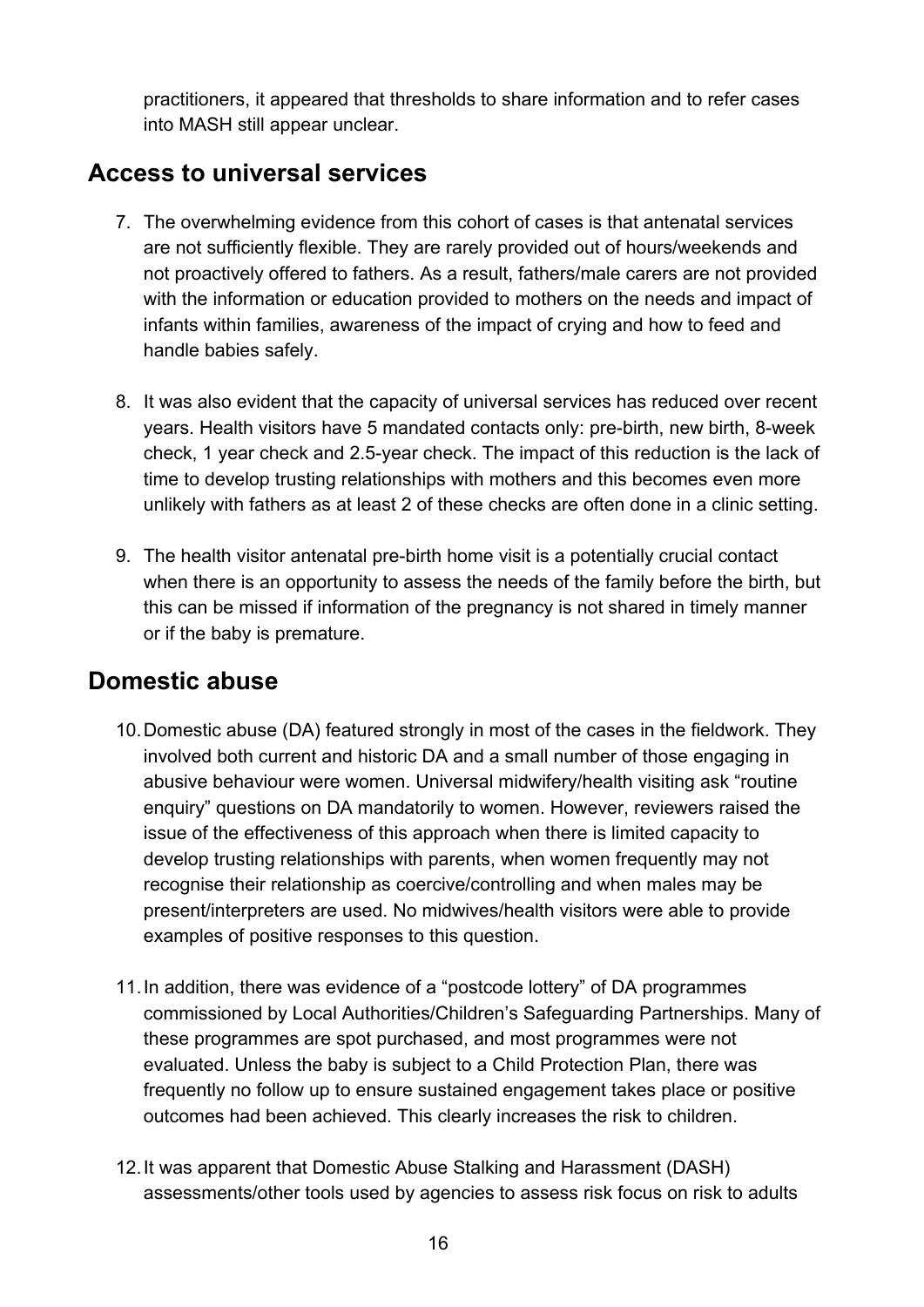not children. The essential links between multi-agency risk assessment conferences (MARAC) and Child Protection systems need to be robust and include a link between safety plans for adults and child protection assessments and responses.

13.It was suggested by a number of areas that some form of national system is required to track fathers who have previously had domestic abuse/violence convictions and then move in with other partners and their children. There was evidence within the cohort of repeat offenders who had not been recognised as presenting a risk despite past behaviours. It was also apparent that Clare's Law appears not widely understood by practitioners or promoted sufficiently to support mothers in understanding potential risk to their children and using the system.

#### <span id="page-16-0"></span>**Adult mental health**

- 14.The term adult mental health is used in its broadest definition in this report. Many of the fathers/men in the fieldwork had a history of trauma/Adverse Childhood Experiences (ACEs) and have diagnosed Attention Deficit Hyperactivity Disorder (ADHD), anger management issues and anxiety and depression. As a result, many may have struggled to manage the emotional impact of caring for babies and the effect on themselves. This raises the question of how well the concept of emotional dysregulation is understood and responded to by practitioners.
- 15.Frequently it would appear men have had no therapeutic work to help them with their childhood trauma/behaviour. For example, they did not meet the eligibility criteria or "were not brought" to Child and Adult Mental Heath Services (CAMHs) appointments by their families. Therefore, agencies were left simply focusing on the presenting behavioural issues of adult men without addressing the underlying cause.
- 16.The following quote from a social work practitioner succinctly sets out this challenge to engagement:

"Father was indeed very volatile and aggressive, and there has been subsequent police reports in respect of violence in his intimate and family relationships, but my practice experience of father was that he was a very scared young man who struggled to regulate himself. When he was provided with an interaction that aimed to speak to the fear that was hidden by his volatility, he would respond in a very different way – often becoming upset and being able to speak about his worries."

17.In the cohort of cases, very few of the fathers were engaged formally with adult mental health services and GPs were often the only agency that had this information on the fathers mental health needs. If they were involved, there was evidence that Adult Mental Health services struggled to focus on potential risk to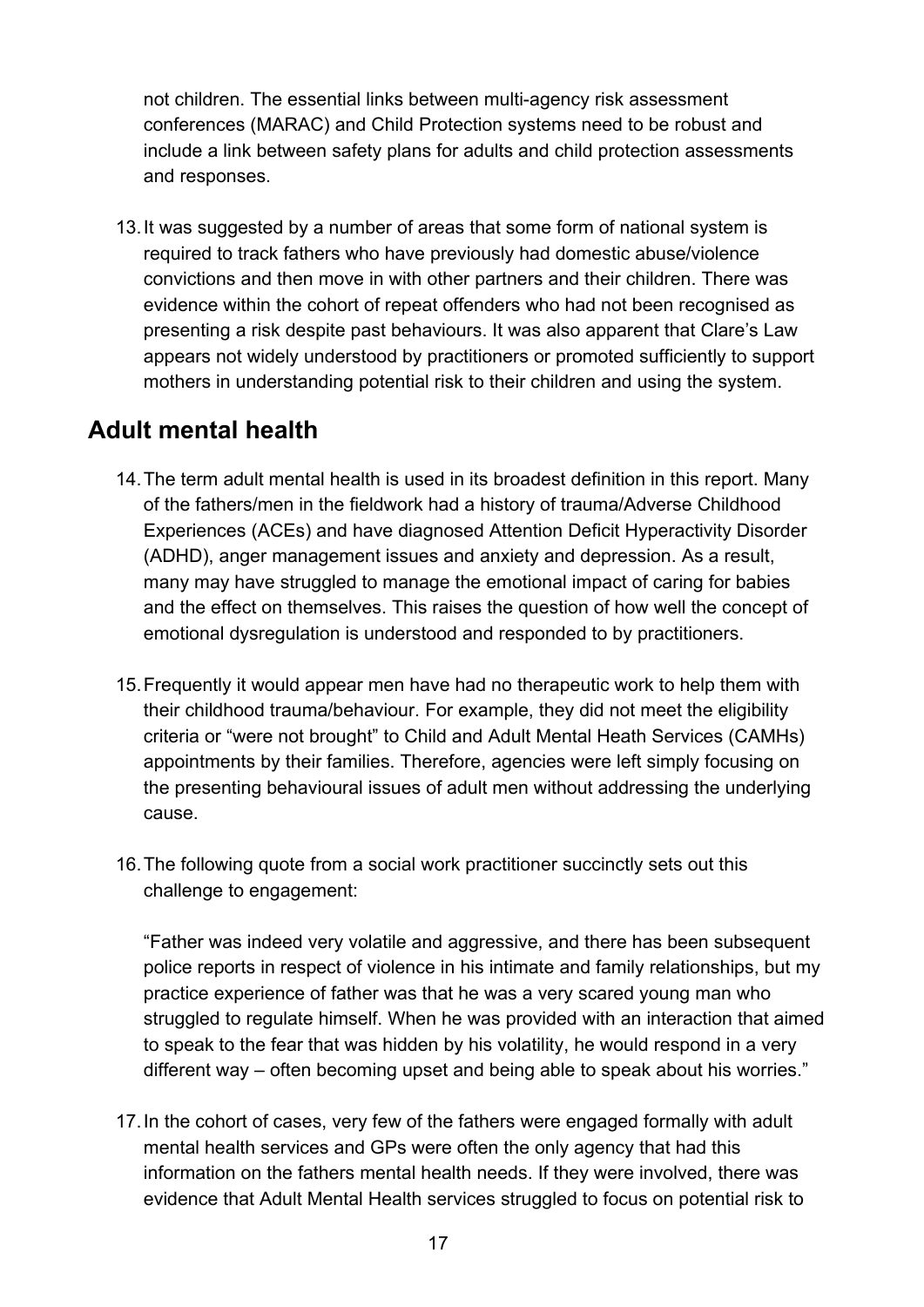the child and remained concerned at the potential impact on the adult of loss of their trusting relationships. There was a suggestion from an adult psychiatrist to consider if a specialist advocacy service might be commissioned support men in that situation.

#### <span id="page-17-0"></span>**Policies and procedures**

- 18.The reviewers identified key multi-agency policies and procedures that, when used appropriately, provide children with protection. There was evidence from the fieldwork that policies and procedures on bruising and marks in non-mobile infants are still not always followed by practitioners. The reviewers questioned if these procedures exist in every area and, if so, how they are monitored for adherence and impact.
- 19.In relation to procedures around pre-birth assessments, these were undertaken but the quality was variable, and they were frequently not multi-agency and often they did not provide background information on parents to inform the assessment of risk. In addition, and significantly, pre-birth assessments often did not involve the fathers.
- 20."Was not brought" policies and procedures were also not always followed by health practitioners and do not always trigger referrals to Early Help/Children's Social Care.
- 21.In 4 of the cases either or both parents were care leavers. This prompted discussion with local areas on whether this status should require mandatory prebirth assessment in the "corporate grandparent" role to understand the support needed by carers in their parenting roles.

#### <span id="page-17-1"></span>**Invisible/non-engaged fathers**

- 22.There was some evidence in the review that mothers may not disclose father's details due to issues about housing tenancies and welfare benefits, and the potential impact of disclosure on family's finances. Mothers may also simply not disclose father's details or provide inaccurate information so checks cannot be made on background/history.
- 23.Although some fathers may have been in the property during visits by midwives and health visitors, not all were seen or proactively engaged since the focus of the visit was understood to be the welfare of the mother and baby. There were examples given of fathers not being named on caseloads with the message that the priority was to engage with the mother during any contact. An additional factor inhibiting contact with fathers was that they may not live with mothers full time and as a result they were often not included in assessments within universal services.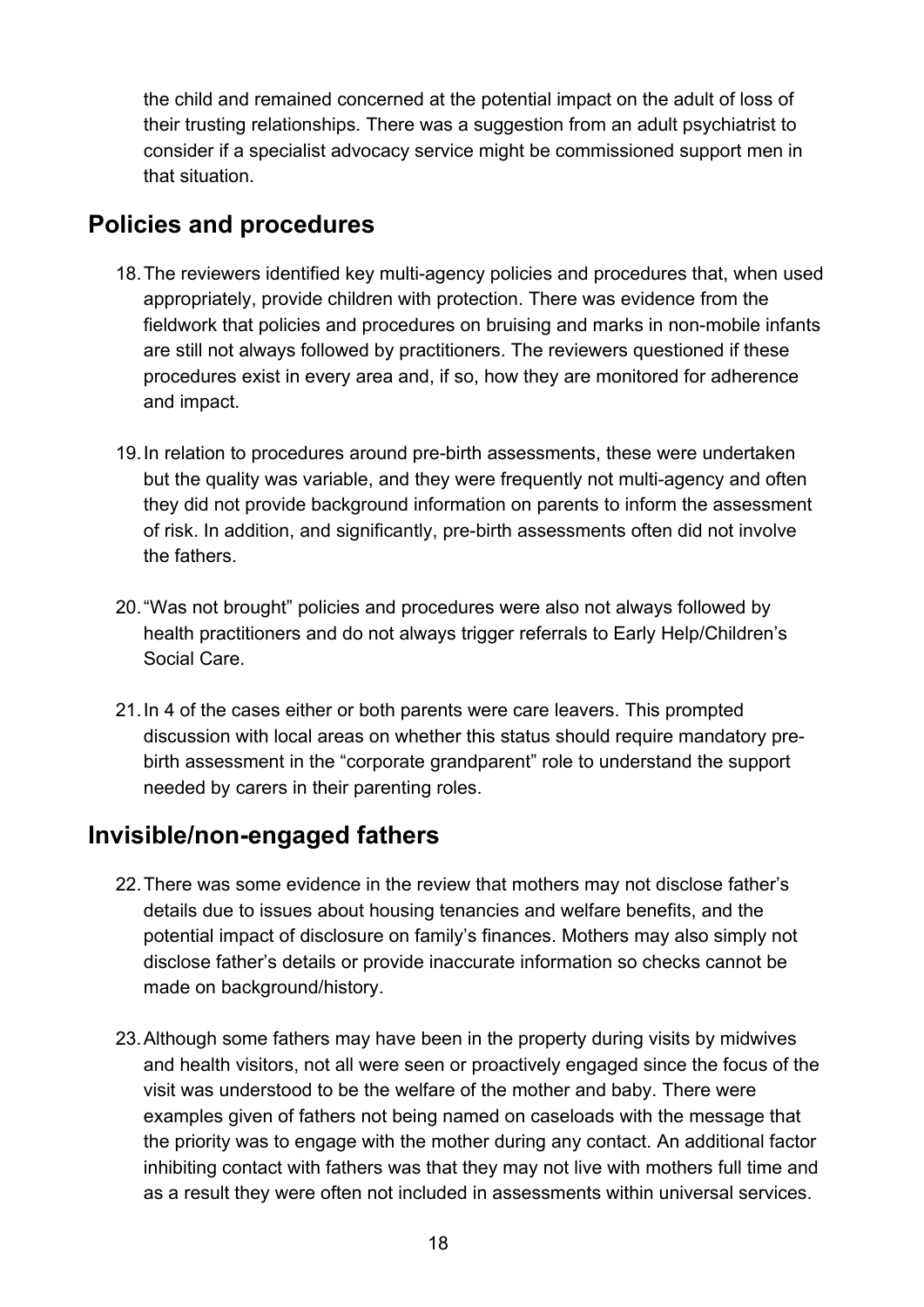This was partly a capacity issue since there was no additional time allocated to engaging with the father of the child and partly linked to information sharing issues which are identified elsewhere in this report.

- 24.Where children were subject to Child Protection Plans, the review found evidence that the system meant fathers frequently aren't engaged in the processes around Child Protection Conferences /Core Groups. This may be due to work/childcare commitments and due to the potential perception that these processes don't engage men as generally practitioners are female professionals. However, in the small number of children in our cohort who were subject to Child Protection planning, there was evidence that practitioners were skilled in engaging with fathers.
- 25.As well as the need to ensure there is capacity in the system to include fathers, universal practitioners need to be supported by appropriate training, tools and supervision to develop skills to engage men and involve them in discussions. The development of confidence in working with men is particularly important in organisations which are primarily female focused such as some universal health services. The development of assessment tools and questions within supervision that explicitly encourage practitioners to ask relevant questions about the father of the child and reflect on any barriers that might prevent this, can inform a practice approach which normalises their involvement.
- 26.Practitioner skills and confidence are only part of the picture. Fieldwork discussions highlighted areas where fathers had been actively engaged, generally via male focused services in voluntary organisations and children's centres. It was noted that there had been a reduction in this type of provision and therefore the opportunity has been reduced for practitioners to work alongside fathers routinely.
- 27.In our cohort, nine men had previous convictions, however these were not all offences against the person. There were three cases where father was open to Probation and five cases where fathers were previously known to Probation. Practitioners however may not link a history of violence against adults as a potential risk to children and may not link programmes being undertaken by men as part of plans to protect children.
- 28.Transfer of information may cause invisibility. For example, if there is a "Finding of Fact" against the father in care proceedings, this information is often only known to Children's Social Care and if the father moves across a local authority boundary this information can then be lost. The transfer of police information on father's/men's criminal backgrounds is only available if requested and the transfer of information between health /housing services is not automatic if fathers move across borders.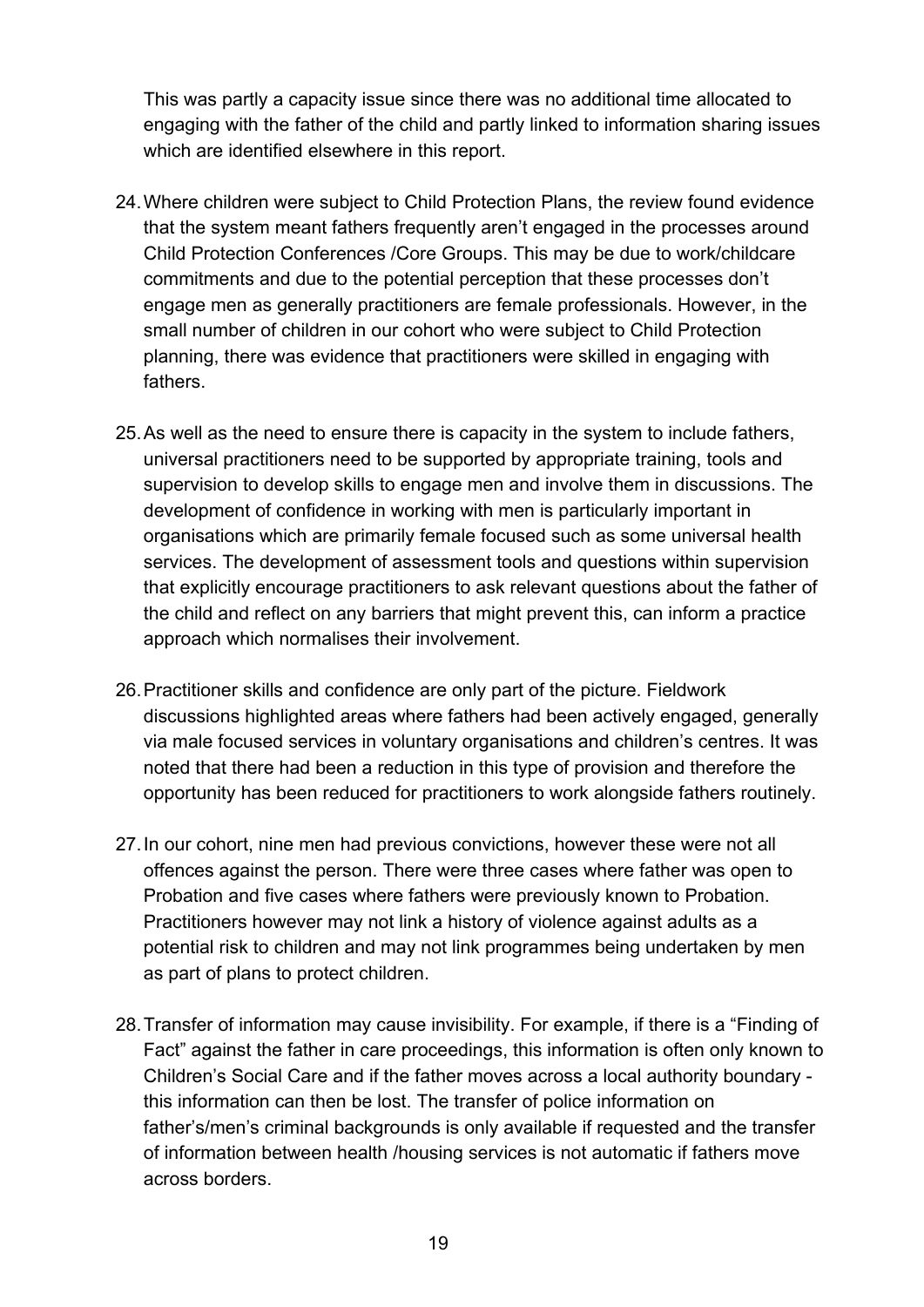#### <span id="page-19-0"></span>**Additional features of cases found in the cohort**

29.Several babies in the cohort had feeding difficulties or colic and cried excessively. There was limited evidence of work with parents to acknowledge the emotional impact and help them to manage possible frustration and anger. One serious case review helpfully commented:

"[Practitioners can] medicalise crying by seeking to apportion a diagnosis such as colic or gastroesophageal reflux……there is a risk that this medicalisation focuses attention on treatment of symptoms rather than an exploration of the impact this has on parents and may distract from supporting them to manage their infant when crying."

- 30.How far antenatal programmes engage in discussions about the management of feeding problems and crying with both fathers and mothers, and the extent to which feeding problems may be understood as an additional risk factor, is an area for further consideration.
- 31.Weight loss in babies and older siblings was also a feature within this cohort as was prematurity in two of the cases. Practitioners were concerned that where babies are in hospital, fathers' non-involvement or lack of visits to Neo Natal Units due to work or childcare may have a negative impact on bonding and the relationship with their baby.
- 32.Nearly 40% of the cases in the cohort involved very young parents. In these cases, there were financial challenges and although they were noted there was little exploration of their impact, particularly in relation to the additional stress they place on the family.
- 33.Understanding each other's roles and responsibilities is an important aspect of safeguarding practice and within this cohort it was particularly evident that the role of the Personal Adviser for Care Leavers was not well understood by practitioners outside Children's Social Care. Personal advisors play an important role in supporting care leavers and their ability to form helpful relationships was clear. However, there was also evidence that assumptions were made about their role in identifying the potential risk to babies with a tendency to attribute a greater degree of responsibility for this to the personal advisor than should be the case.
- 34.A final additional feature of cases in the cohort was the extent to which practitioners described families as not unusual in the local area. This meant that in areas where there was a high level of known domestic abuse/violence and families struggling to cope it was hard to identify those babies who may be at particular risk of harm.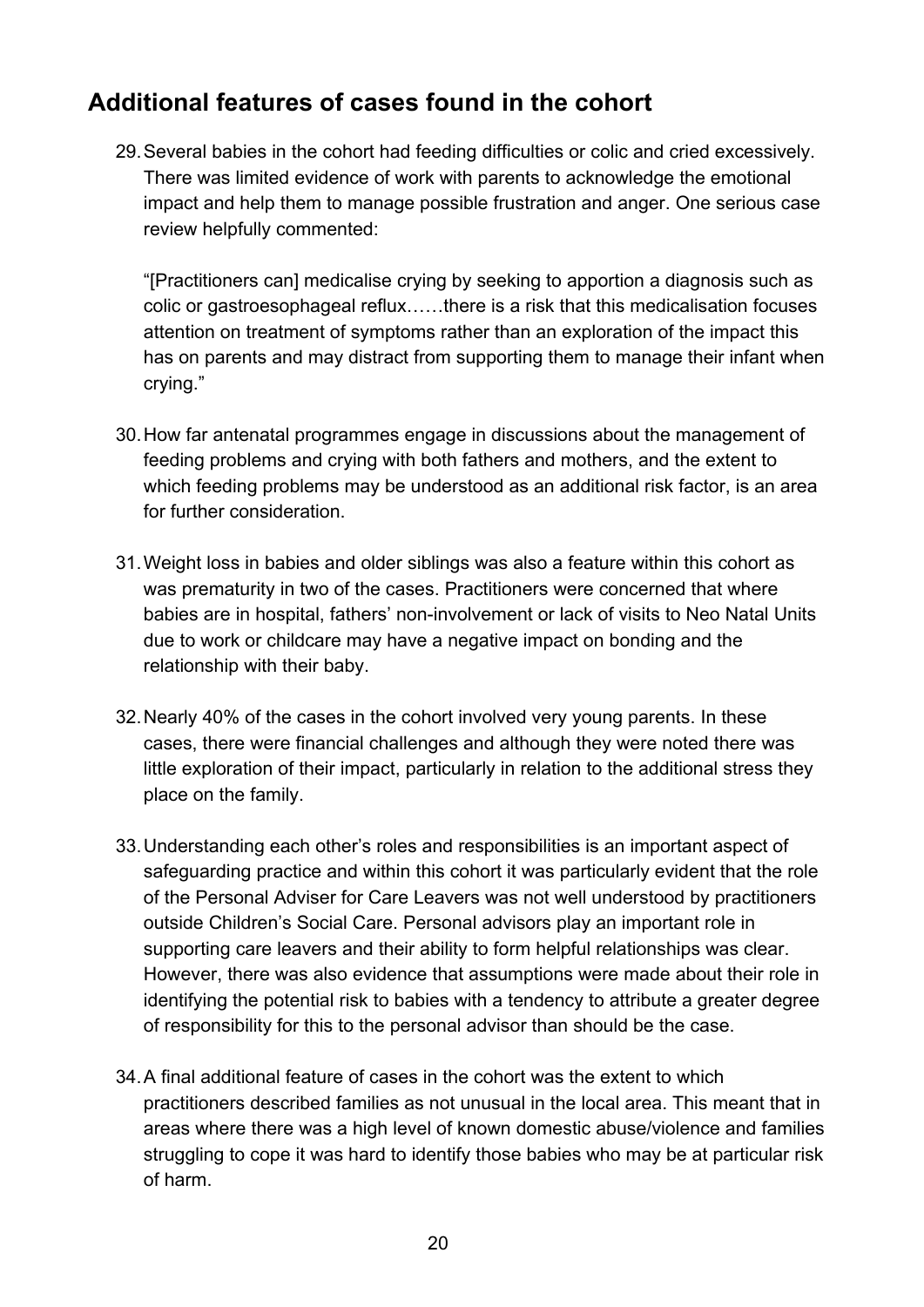# <span id="page-20-0"></span>**Impact of COVID-19, cultural competence and strategic leadership**

#### <span id="page-20-1"></span>**Impact of COVID-19**

- 1. This review was commissioned before the start of the pandemic and the majority of cases in the cohort involved incidents pre-March 2020. As the review progressed it was clear that this was an issue that merited further review. The reviewers were asked by the Panel to check with areas about the potential impact of COVID-19 on service delivery.
- 2. Most of the meetings between local areas and reviewers had taken place by the end of September 2019 and at that point a mixed picture was evidenced from practitioners/strategic partners. Some areas felt there had in fact been better engagement of men through virtual online contact in ante natal and CIN/CPP arrangements and this should be built on. Some areas however reported even mothers were not being seen antenatally and postnatally and there was concern at the potential impact on safeguarding.
- 3. There was a universal shared concern by all areas on the increased risk to new parents and babies during lockdown restrictions.

#### <span id="page-20-2"></span>**Cultural competence**

- 4. The impact of ethnicity and culture on parenting was not overtly considered or evidenced in many of the cases and in some there was no reference to cultural background in case documentation. The overriding impression was that practitioners need more confidence to acknowledge and explore the impact of ethnicity and culture on parenting and that this needs to become an expected aspect of practice in all cases. There is absence of conversations with families about the way that culture impacts on them as parents and specifically on roles of fathers and mothers.
- 5. One case within the cohort prompted discussion about the safeguarding system's ability to engage with or challenge young black men when the workforce is perceived by young men as featuring predominantly white, middle-class women.
- 6. An aspect of practice where there was a more explicit consideration of ethnicity was in the use of interpreters. In some areas interpreting services might not be easily available and practitioners expressed concern about the impact on assessments where family members were used to interpret.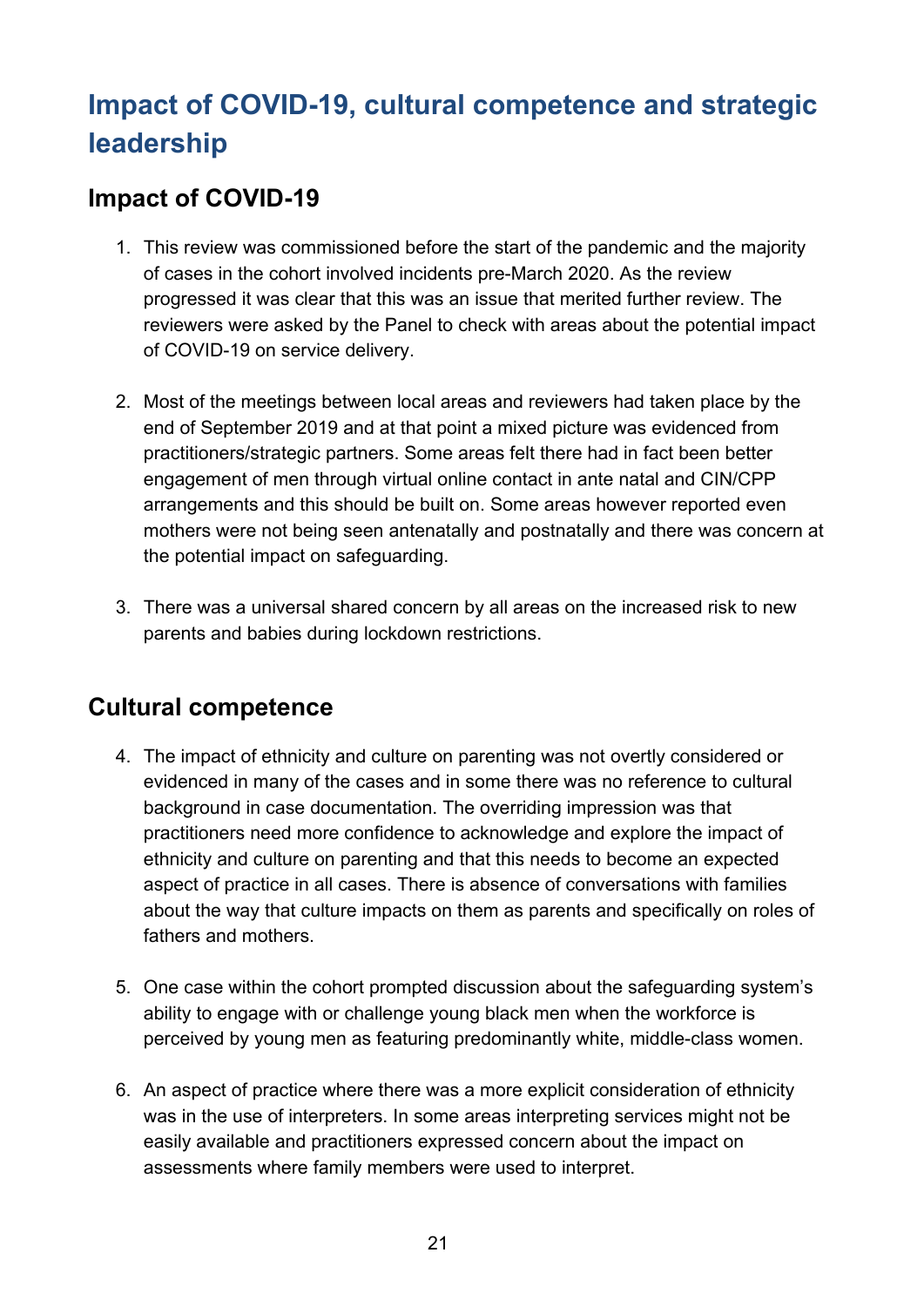### <span id="page-21-0"></span>**Strategic leadership**

- 7. The Panel asked reviewers to consider the impact of strategic leadership on practice. The evidence from discussions with strategic leaders was that the issue of how to work with and support fathers is recognised as important. In many areas safeguarding partnerships demonstrated that there had been thinking about how best this could be achieved, and some helpful services had been commissioned to support men, often with time limited funding. There was less evidence of any cohesive overarching strategies focused on how to engage fathers at all levels from policy to practice and across organisations. This resulted in a piecemeal approach and in some areas a disconnect between strategic leaders and their knowledge of some of the partner's commissioning intentions.
- 8. There was also some disconnect between strategic partners and their perceptions of operational realities/barriers. In more than one area practitioners reported more practice challenges than those discussed at a strategic level.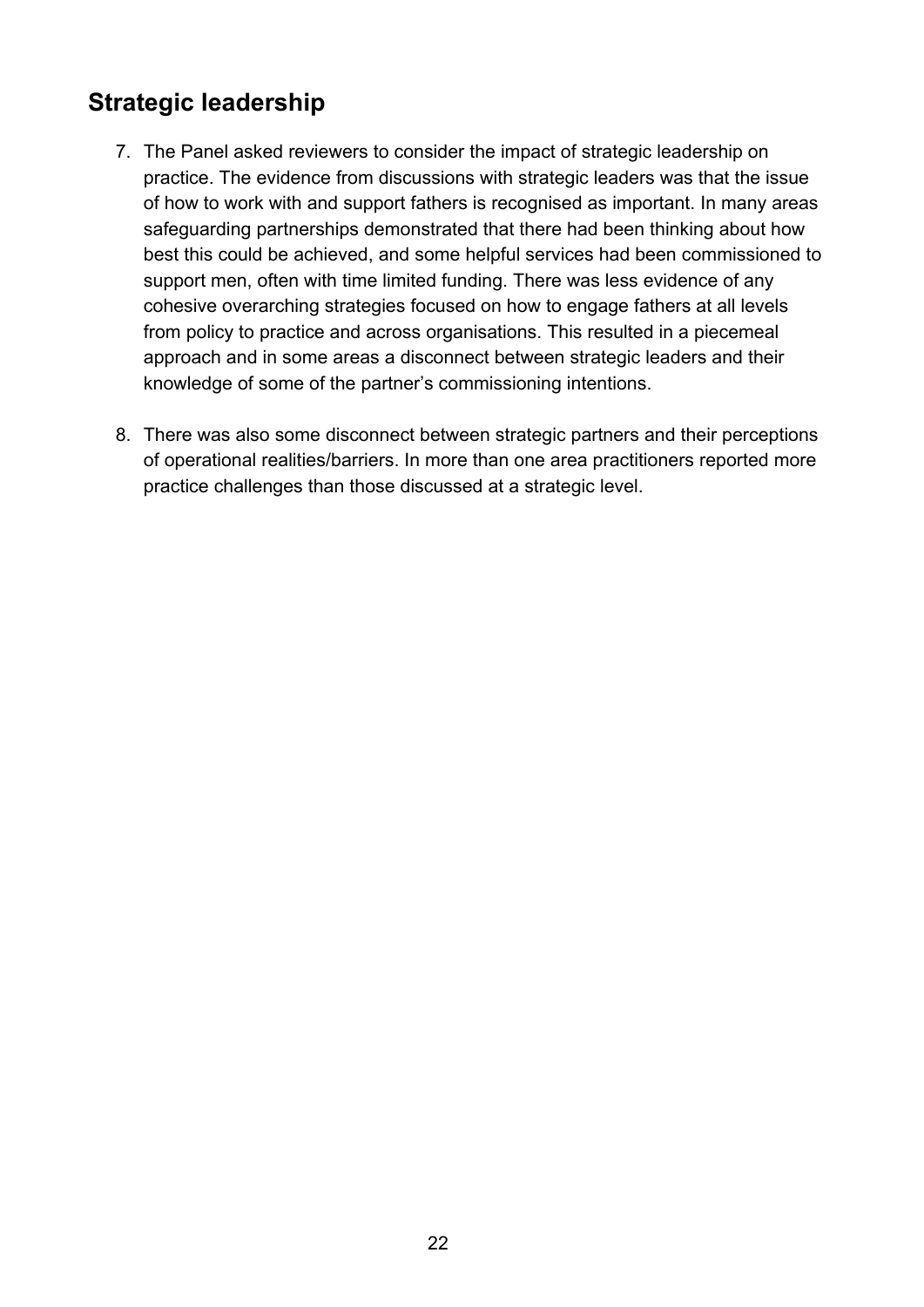## <span id="page-22-0"></span>**Conclusion and recommendations**

1. This section contains conclusions and suggestions from reviewers and local areas on what might help to improve the current system to reduce risk.

#### <span id="page-22-1"></span>**Strategic leadership**

- 2. The findings of this review indicate the importance of a whole system approach to practice change led nationally and by strategic partnerships. This whole system approach requires a cultural shift which acknowledges the important role that fathers play in child rearing and an expectation that at all stages and within all services they will be included in service developments and delivery.
- 3. There needs to be proactive targeted antenatal classes for men delivered flexibly and out of hours. Additionally, there is a need for targeted work with fathers who may have not accessed any antenatal educative programme. Alongside antenatal classes there should be promotion and commissioning/funding of nationally available online resources such as Dad's pad app /other online methods for men to access information.
- 4. The ICON programme is seen by practitioners as a helpful approach which should be evaluated and rolled out nationally using a whole system approach.
- 5. The standard 8-week post birth health visitor check should pro-actively include men and identify their needs.
- 6. A review of commissioning arrangements and funding to support 0-19 health services should focus on enabling capacity, flexibility and proactive engagement of men.
- 7. The training and supervision of practitioners in all agencies should empower them to engage with fathers and undertake challenging conversations.
- 8. Consideration needs to be given as to how midwives and health visitors can routinely access GP information on fathers without need for their consent.

#### <span id="page-22-2"></span>**Domestic abuse**

9. There is a need for robust evaluated national Domestic Abuse programmes available in each local authority area for men (and women) who require timely access to targeted support to reduce risk of Domestic Abuse on adults but specifically against children.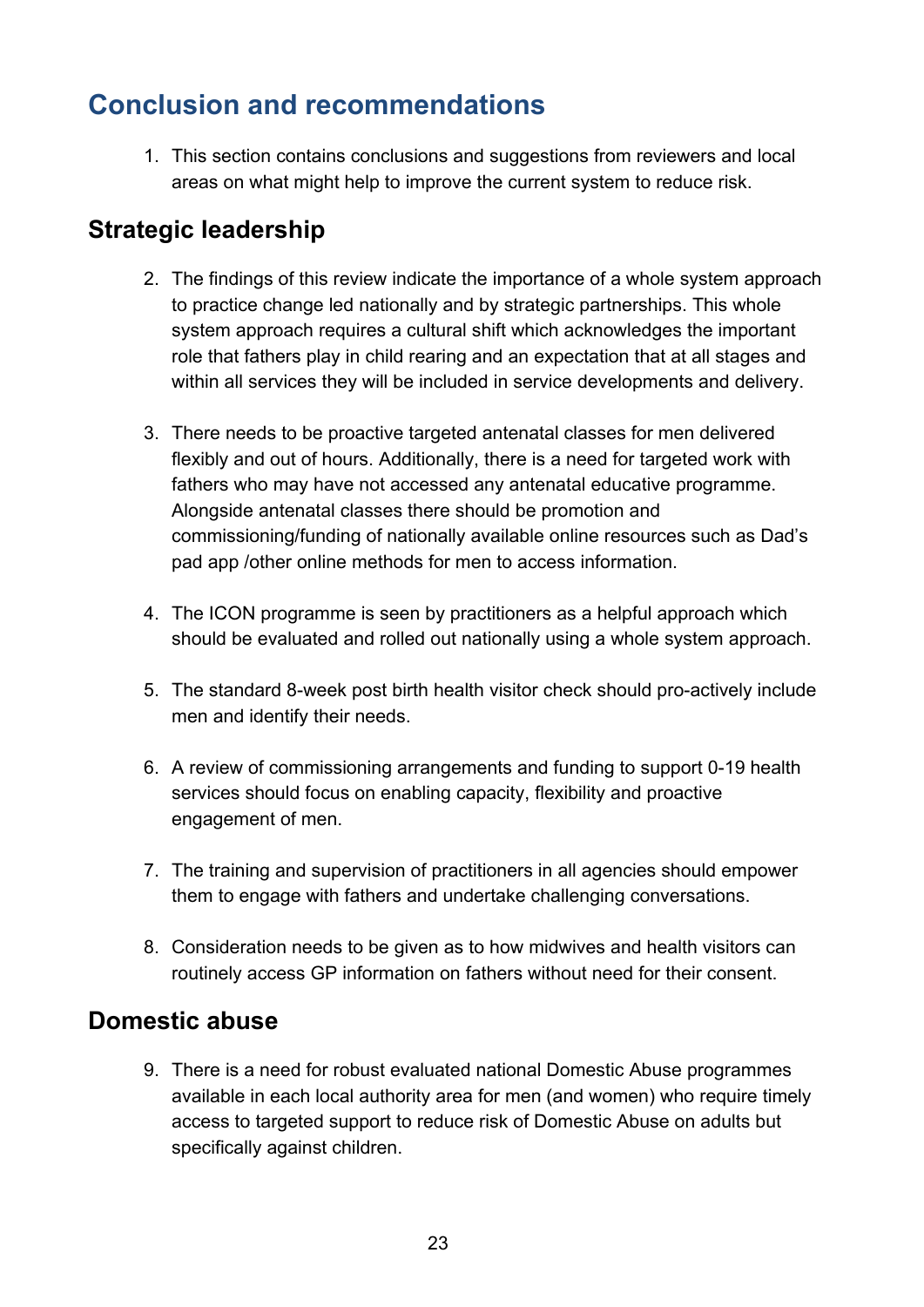- 10.Evidence of engagement and completion of these domestic abuse programmes which have reduced risk to be overt part of Early Help, Child in Need and Child Protection plans.
- 11.National government to consider establishing a "register" of men who have previous convictions for violence/assault against partners/children.

#### <span id="page-23-0"></span>**Adult mental health**

- 12.Perinatal mental health services for men prior to and post birth should be developed in the same way as existing perinatal services for mothers. This should enable fathers to access mental health services/anger management or counselling as needed.
- 13.There needs to be proactive assessment by Adult Mental Health on the ability of men to parent when previous trauma/Adverse Childhood Experiences are known. This should be supported by the development of a specific risk assessment tool.
- 14.Further specialist training to be commissioned for Adult Mental Health practitioners on risks to children and how to address this with fathers/men. To include the consideration of an "advocacy "support service for men who are involved in both Adult Mental Health and Child Protection processes.
- 15.Further training/understanding for all practitioners in the system should be developed on the impact of emotional dysregulation.
- 16.The diagram below sets out elements of whole system change required to support improvement in the engaging, assessing and planning for and with men in the protection of children.



Figure 7: Diagram setting out elements of the whole system change required.